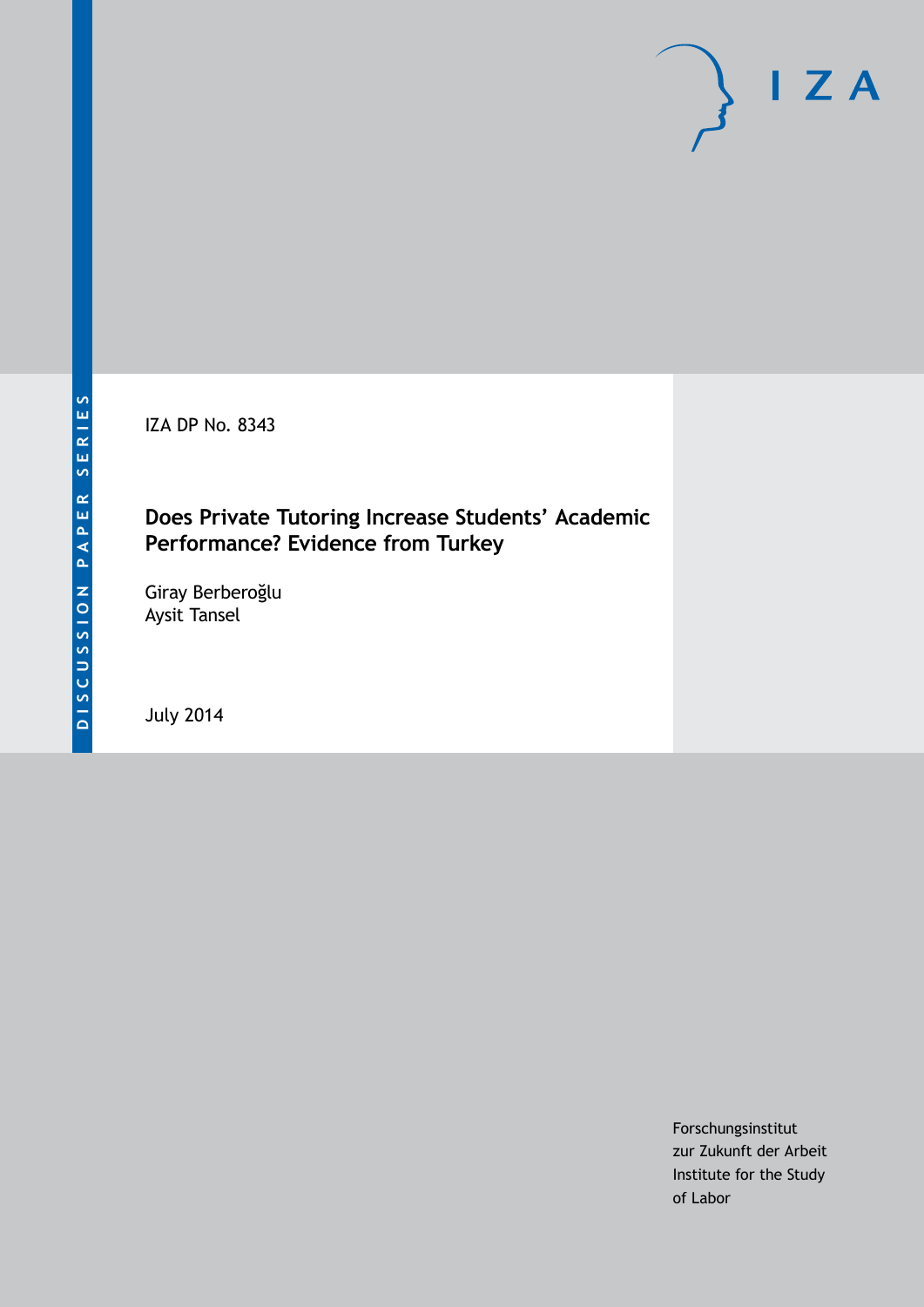# **Does Private Tutoring Increase Students' Academic Performance? Evidence from Turkey**

### **Giray Berberoğlu**

*Middle East Technical University*

### **Aysit Tansel**

*Middle East Technical University, IZA and ERF*

### Discussion Paper No. 8343 July 2014

IZA

P.O. Box 7240 53072 Bonn **Germany** 

Phone: +49-228-3894-0 Fax: +49-228-3894-180 E-mail: [iza@iza.org](mailto:iza@iza.org)

Any opinions expressed here are those of the author(s) and not those of IZA. Research published in this series may include views on policy, but the institute itself takes no institutional policy positions. The IZA research network is committed to the IZA Guiding Principles of Research Integrity.

The Institute for the Study of Labor (IZA) in Bonn is a local and virtual international research center and a place of communication between science, politics and business. IZA is an independent nonprofit organization supported by Deutsche Post Foundation. The center is associated with the University of Bonn and offers a stimulating research environment through its international network, workshops and conferences, data service, project support, research visits and doctoral program. IZA engages in (i) original and internationally competitive research in all fields of labor economics, (ii) development of policy concepts, and (iii) dissemination of research results and concepts to the interested public.

IZA Discussion Papers often represent preliminary work and are circulated to encourage discussion. Citation of such a paper should account for its provisional character. A revised version may be available directly from the author.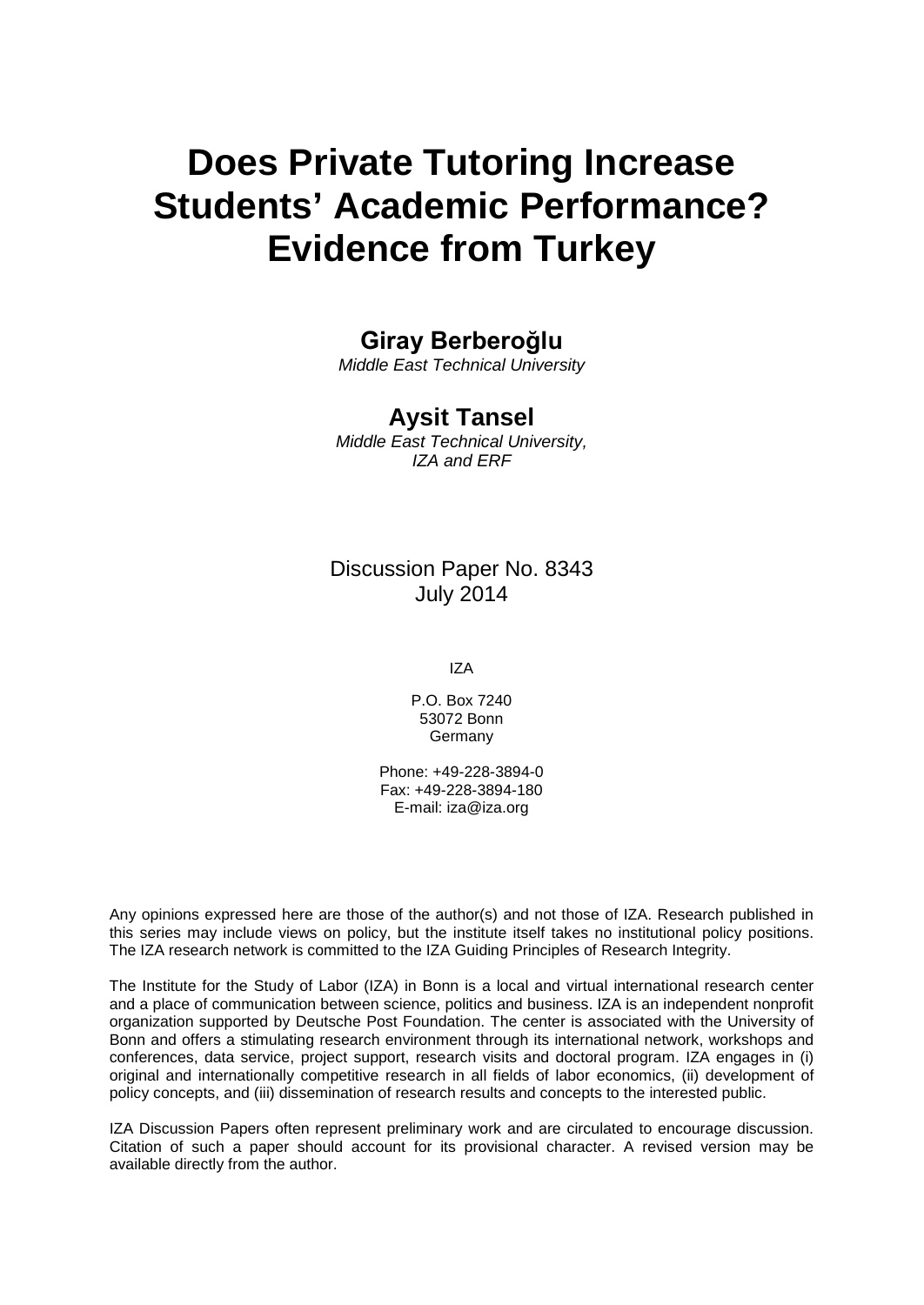IZA Discussion Paper No. 8343 July 2014

# **ABSTRACT**

# **Does Private Tutoring Increase Students' Academic Performance? Evidence from Turkey**

This paper investigates the effectiveness of private tutoring in Turkey. The authors introduce their study by providing some background information on the two major national examinations and three different kinds of tutoring. They then describe how they aimed to analyse whether attending private tutoring centres (PTCs) enhances Turkish students' academic performance. By way of multiple linear regression analysis, their study sought to evaluate whether the impact of private tutoring varies in different subject areas, taking into account several student-related characteristics such as family and academic backgrounds as well as interest in and perception of academic success. In terms of subject areas, the results indicate that while private tutoring does have a positive impact on academic performance in mathematics and Turkish language, this is not the case in natural sciences. However, as evidenced by the effect sizes, these impacts are rather small compared to the impacts of other variables such as interest in and perception of academic success, high school graduation fields of study, high school cumulative grade point average (CGPA), parental education and students' sociocultural background. While the authors point out that more research on the impact of further important variables needs to be done, their view is that school seems to be an important factor for determining students' academic performance.

JEL Classification: 120, 121, 122

Keywords: private tutoring, academic performance, regression analysis, Turkey

Corresponding author:

Aysit Tansel Department of Economics Middle East Technical University 06800 Ankara **Turkey** E-mail: [atansel@metu.edu.tr](mailto:atansel@metu.edu.tr)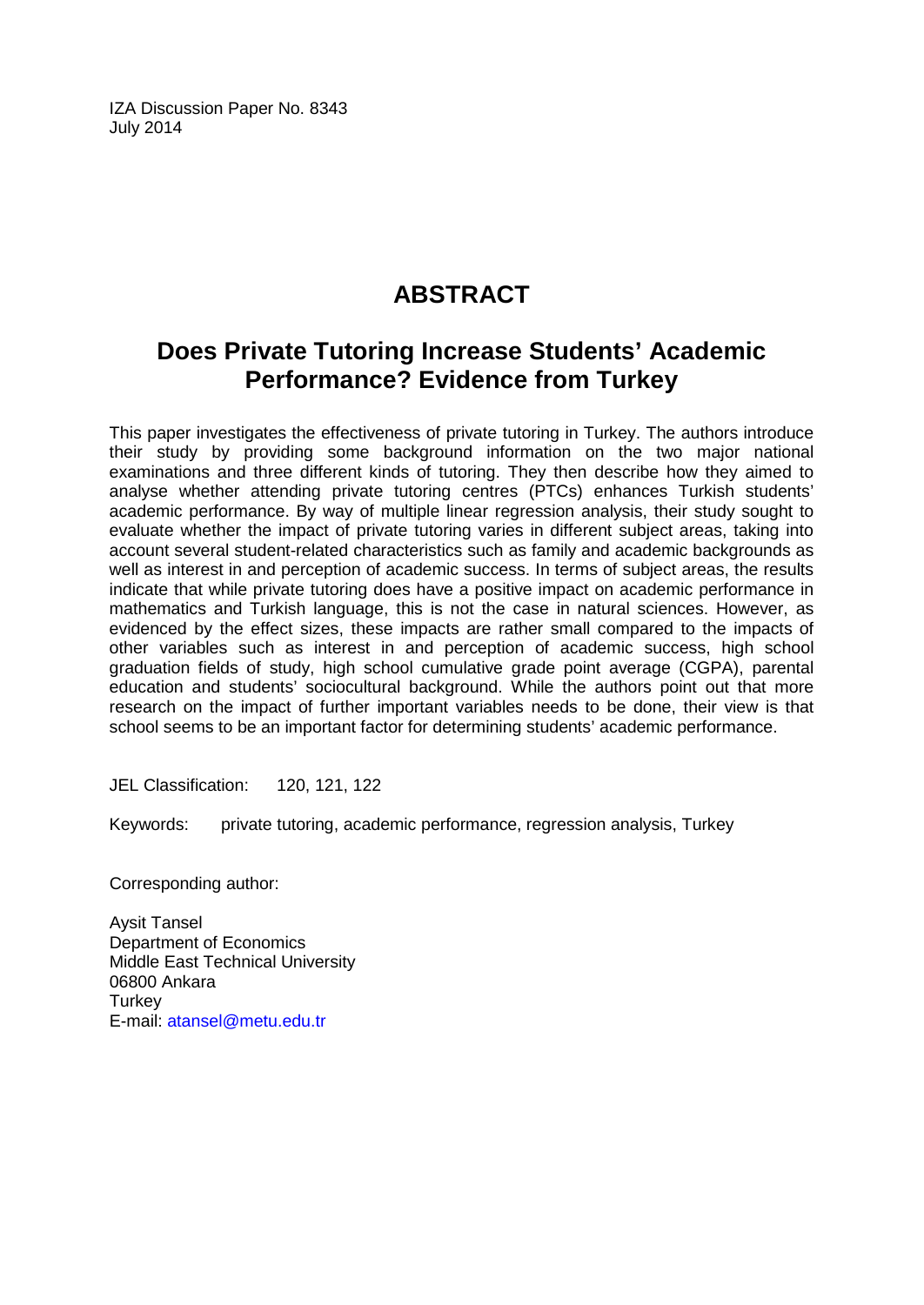#### **Introduction**

1

Turkey is one of the countries where receiving private tutoring while preparing for national selection examinations is common. There are two major national examinations in Turkey. One is the national examination taken during the compulsory lower secondary education between grade levels 5 and 8. The purpose of this examination is to select the students who will go to elite high schools such as science high schools, Anatolian high schools and private high schools.<sup>1</sup> Students can prepare for this examination in various ways, including private tutoring. Performance in these examinations is important because being admitted to an elite high school increases a student's chances of subsequently entering an elite university and thus succeeding in the labour market. The second major national examination, which this paper focuses on, is the Higher Education Entrance Examination (HEEE). This highly competitive examination is taken by high school seniors or high school graduates to determine whether or not they enter a prestigious university and are thus well-positioned to qualify for a prestigious job later on. Students may start preparing for this examination in the first year of high school by way of private tutoring. However, preparations intensify especially during the last year of high school.<sup>2</sup>

There are three different forms of private tutoring in Turkey, which can be summarised<sup>3</sup> as follows: The first is one-to-one individualised teaching delivered by either accomplished students of prestigious universities or retired or currently active teachers. It is the most expensive form of tutoring. Tutors often guarantee the success of their tutees and therefore charge high prices. The second kind of private tutoring is provided at the premises of regular schools by volunteer mainstream teachers for a nominal fee outside of formal class hours for

<sup>&</sup>lt;sup>1</sup> There are several types of high schools in Turkey. Science high schools, for example, focus on subjects related to science, mathematics and technology Anatolian high schools teach some subjects through English (or sometimes German) as language of instruction. Private high schools, which are very competitive, charge high tuition fees.

 $2^2$ , Students who constituted the sample of the present study started primary school when they were six years old. After five years of primary education and three years of lower secondary school (both of which are compulsory), 15-year-olds who wished to continue formal education entered high school (upper secondary), which they attended for four years (plus sometimes an extra year of language study). Higher education then consists of either four years at University, or two years at a Higher Vocational School.

<sup>&</sup>lt;sup>3</sup> These three forms of private tutoring are reviewed in detail in Tansel and Bircan (2006, 2008) and Tansel (2013a).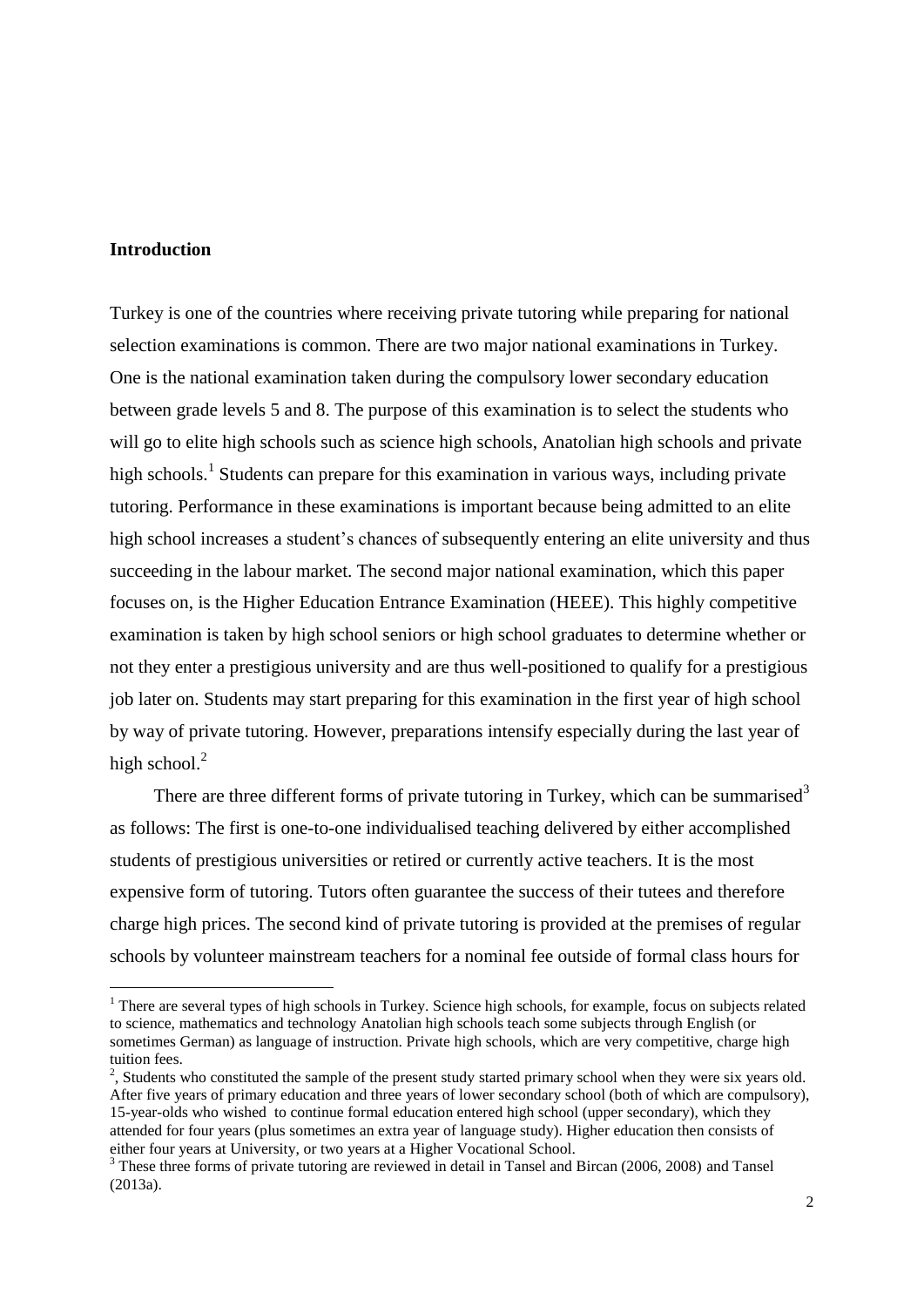students who need help with their class work. School boards organise this form of private tutoring with the permission of the Turkish Ministry of National Education (MoNE). This form is common at primary school level but not at high school level.

The third and most prevalent form of private tutoring is provided by private tutoring centres (PTCs) known as "*dershane*" in Turkish. They are school-like organisations – with professional teachers – operating for profit. Public school teachers are prohibited from teaching at PTCs, which provide courses that supplement mainstream school subjects. However, their main activity centres on preparing students for the national examination for entry to elite high schools or for the national examination for entry to universities. They also provide counselling on the choice of universities, study fields and future career selection. Most PTCs administer initial placement tests to their applicants. Those students who do best on these tests are registered free of charge or with a reduced fee. Such students tend to score highly in the high school examination or HEEE. The success of these students is then used to advertise the effectiveness of that particular PTC's teaching. PTCs are licensed by the Ministry of National Education.

In Turkey, the HEEE system is centralised. Over time, because of the increase in the young population graduating from high schools and limited quotas in the university programmes, access to universities has become very competitive. In 2008, there were 1,574,928 applicants, only 505,083 of whom were selected and placed in the four- or two-year higher education programmes. The number of applicants increased to 1,800,433 in 2013. Only 877,784 of them were placed in four-year undergraduate programmes. Members of the remaining group either prepare for the HEEE again for the following year – mostly by attending PTCs, or look for a job to enter work life. Students who fail to attain placement in a university programme and give up, represent a population lacking the skills necessary for the labour market.

Access to a prestigious university programme is a major concern of parents and students. Despite 12 years of formal schooling, parents and students overrate the function of private tutoring which they see as the main solution for gaining access to a university. This thrust causes serious problems in mainstream educational practices. First, schools and school teachers lose their power and prestige in the society, as discussed by Doğan Kuban (2011). More value is given to PTCs and their teachers as evidenced by the questionnaire data provided by Turkish Educational Society, which carried out an investigation on the university entrance system in Turkey (TED 2005). Second, the teaching methodology used at PTCs is mainly geared towards practising exercises intended for memorising and remembering sample

3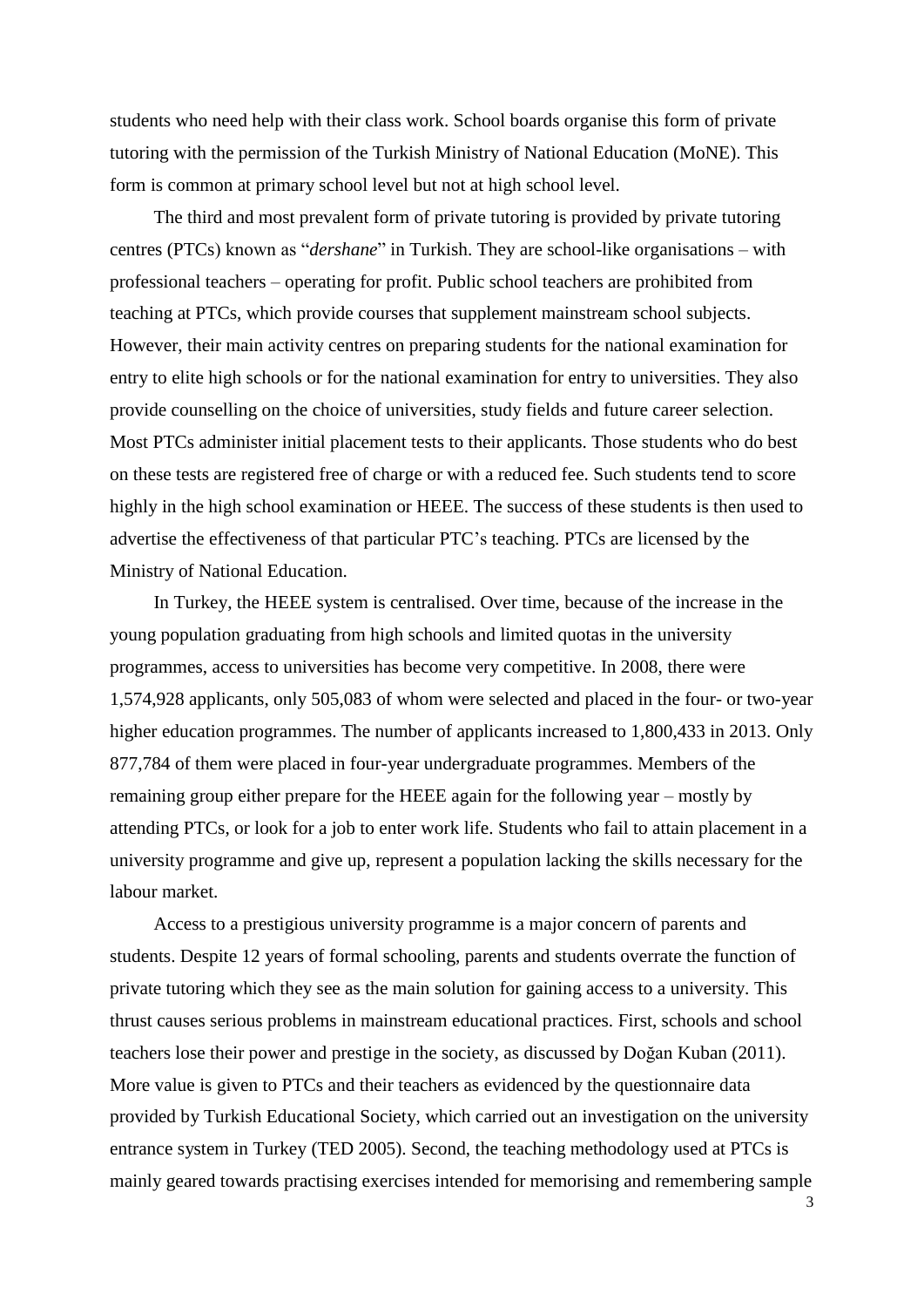question formats and their answers (Gök 2010). Exercises on multiple-choice questions do not help conceptual learning among the students, thus in this respect PTCs threaten meaningful educational practices at schools. Finally, the private tutoring system creates further inequality by selecting the most successful students to train for the entrance examinations. As mentioned above, PTCs select their own students through an examination they conduct. In this way, they guarantee the success of the students at the HEEE to a great extent and secure a position in society as a prestigious PTC. On the other hand, this segregation also reflects different strata in terms of socioeconomic status, since prestigious PTCs charge even higher tuition fees which some parents are unlikely to be able to afford.

The system raises ethical concerns as well. The preparation process for the two national examinations disrupts formal school attendance, especially during the second semester of the senior years of primary schools and of the high schools. The students concentrate their efforts on the PTCs and on their own preparations rather than attending mainstream classes, providing expensive, false medical reports of sickness to account for their being absent from their mainstream classes. It has been argued that this undermines children's psychological and ethical development. Another point is that the national examinations do not cover all of the subjects taught at high school. Some subjects such as sports, arts, music and foreign languages are not given importance. In particular, high school students lack the expected foreign language skills. Moreover, the competitiveness of the examinations negatively reflects on social relations among students. Mutual trust and cooperation are impossible to cultivate among youngsters since their major objective is competing with others in the selection examinations.

With the overall increase in the number of primary and high school students in the educational system, the number of PTCs has also gone up. Within a nine-year period of time, from 1997 to 2006, the number of PTCs increased by 148 per cent, while the number of students receiving private tutoring increased by 198 per cent (TED 2005). During the academic year of 2010–2011, 1,234,738 primary and high school students were receiving private tutoring. There were 4,099 PTCs and 50,209 private tutors in Turkey (MoNE 2011). Parents' monetary investment in private tutoring in Turkey is another important issue. Parents spend more than 1.4 per cent of Turkey's GDP on private tutoring (Tansel and Bircan 2006). In 2005, per-student expenditure on the preparation for the HEEE through private tutoring was equivalent to USD 5,322 (TED 2005). These figures provide evidence of the importance, the function and the role of private tutoring within Turkish society.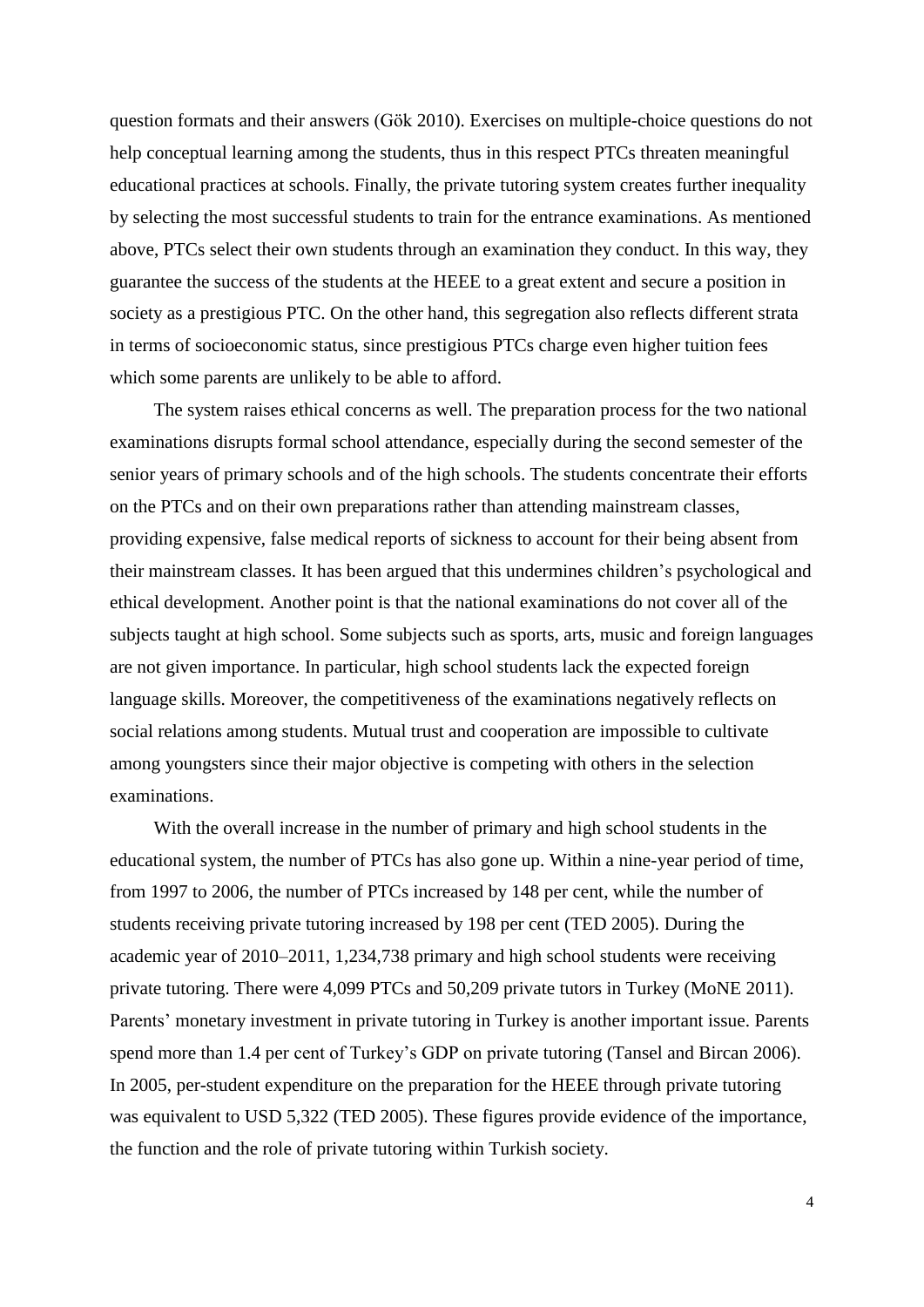#### **Private tutoring and learning**

Private tutoring could be considered an out-of-school academic enterprise to enhance students' learning. Actually, the expectation is that if students spend more time on subject matter learning, they will eventually learn more and better and be successful in the national examinations, provided that the examinations cover basic aspects of the school curriculum. However, a few studies have examined the effect of private tutoring on students' academic performance by looking at the scores achieved in the national examinations. Some of this evidence has been reviewed by Mark Bray (2006, 2011). The results of these studies are inconclusive. Some of them found that students who received private tutoring had a better reading performance, less frequent grade repetition and a better academic performance in general, while other studies indicated no relationship between their performance and whether or not they had been privately tutored.

Several studies which analysed survey data indicated a positive impact of private tutoring on academic performance measured in terms of examination scores (Lavy and Schlosser 2005; Dang 2007; Banerjee et al. 2007). Other studies indicated either no impact or even a negative impact of private tutoring on academic performance (Suryadarma et al. 2006; Cheo and Quah 2005). In a third set of studies, the impact of private tutoring was found to be related to the fields of competence. For instance, Tran Thu Ha and Trudy Harpham (2005) reported that private tutoring has a positive impact on reading, but an insignificant effect on writing and numeracy. Similarly, Álvaro Choi et al. (2011) indicated that the impact is positive for mathematics and positive but decreasing for reading, but insignificant for the natural sciences. The inconsistent findings of these research studies might be partly due to methodological differences as well as differences in the respective cultural and institutional contexts of the countries studied.

In general, private tutoring is considered to be a serious problem in many countries, which has been extensively discussed by Bray et al. (2013). The only country for which a positive impact of PTCs on academic achievement was reported was Portugal (Mendes et al. 2013). Another analytic study was conducted by Simona Popa (2007) with private tutors in Romania. However, these studies do not attempt to answer the question of the impact of PTCs on academic performance measured in terms of the standardised national test scores.

Private tutoring and learning in Turkey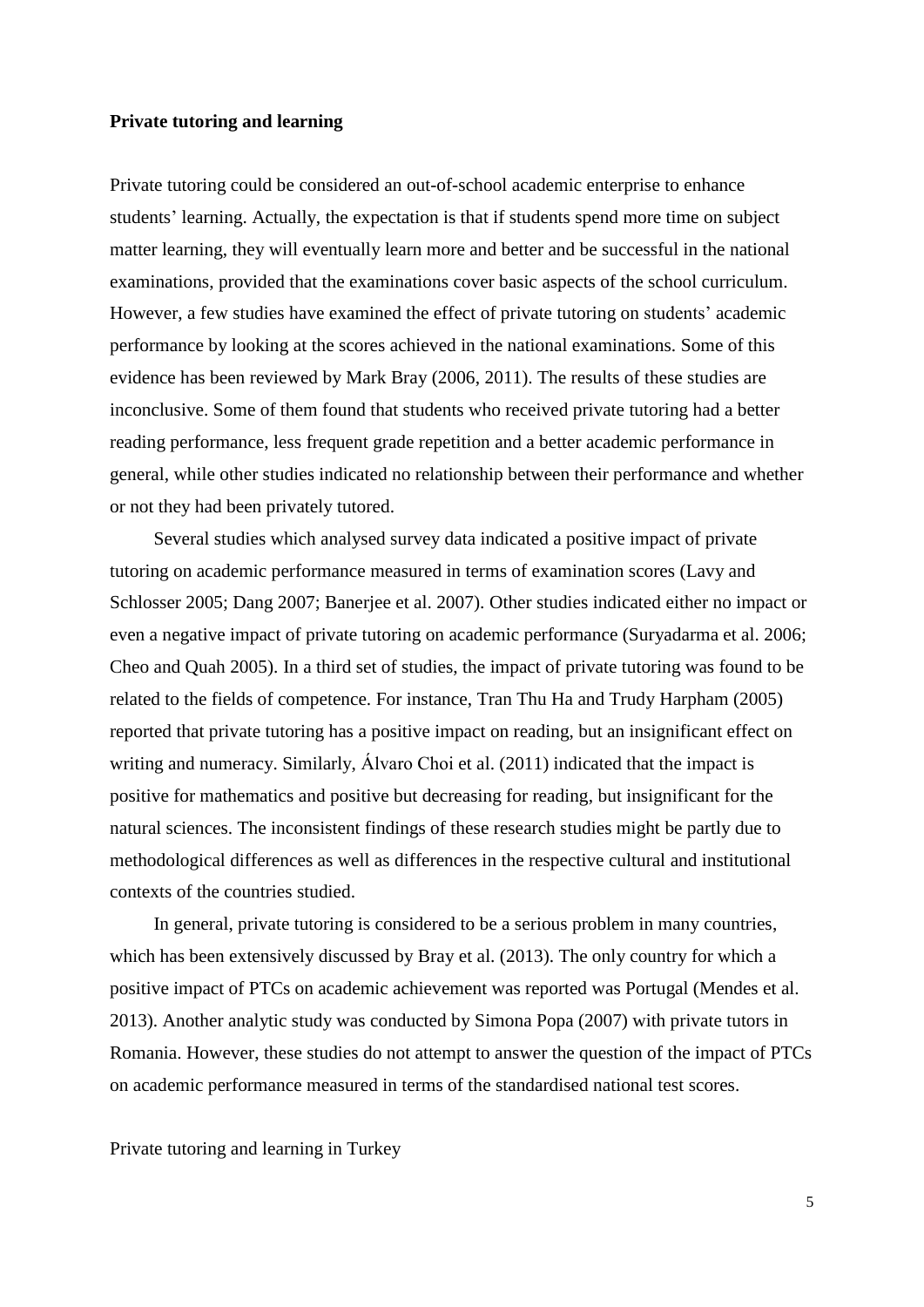The impact of private tutoring on academic achievement in Turkey has been pointed out and studied by several researchers. Aysit Tansel (2013b) discussed the negative impacts of private tutoring on equity in the Turkish educational system. Tansel and Bircan (2005) considered the students who took the HEEE in 2002 and analysed the university placement of those students who had attended private tutoring. Their findings indicate that attending PTCs does significantly increase both the test scores in most of the HEEE subjects and the probability of subsequent placement in a university programme. On the other hand, Berberoğlu (2010) and Berberoğlu et al. (2010) found no relation between private tutoring and academic achievement at primary education level. A report prepared by the Ministry of National Education (MoNE 2010) also indicated that the impact of private tutoring is related to the subject area. For instance, impact was small but positive in mathematics, but negative in Turkish language.

Students' belief about the positive impact of private tutoring is very common among the private tutoring attendees. The TED survey (TED 2005), mentioned earlier, asked for a comparison of the quality of teaching at PTCs and at mainstream schools. Responses showed that 44 per cent of the high school seniors, 65 per cent of the high school graduates, and 34 per cent of the university students believed that the quality of teaching was better at PTCs compared to mainstream schools. On the other hand, as Fatma Gök (2010) has pointed out, comparing performances among PTC students might increase learners' anxiety negatively and this would be detrimental to their success in the entrance examination, especially in the field of mathematics.

The major question at this point is whether or not private tutoring actually enhances students' academic performance in the examinations. This question is not easy to answer because of methodological issues involved in the analysis. One would need to compare two groups, students who attended private tutoring and students who did not, with both groups being otherwise equivalent in all other respects, i.e. their background such as high school branch and parental cultural and socioeconomic characteristics. It is this latter requirement which is impossible to fulfil. However, a possible way of analysing the impact of PTCs on academic performance in Turkish national examinations would be survey analysis with statistical control. Thus, in the study being presented here, we aimed to analyse whether attending PTCs enhanced the academic performance of our sample of Turkish students, and then to evaluate whether the impact was the same in different subject areas by considering several student-related characteristics. We used the students' HEEE test scores as the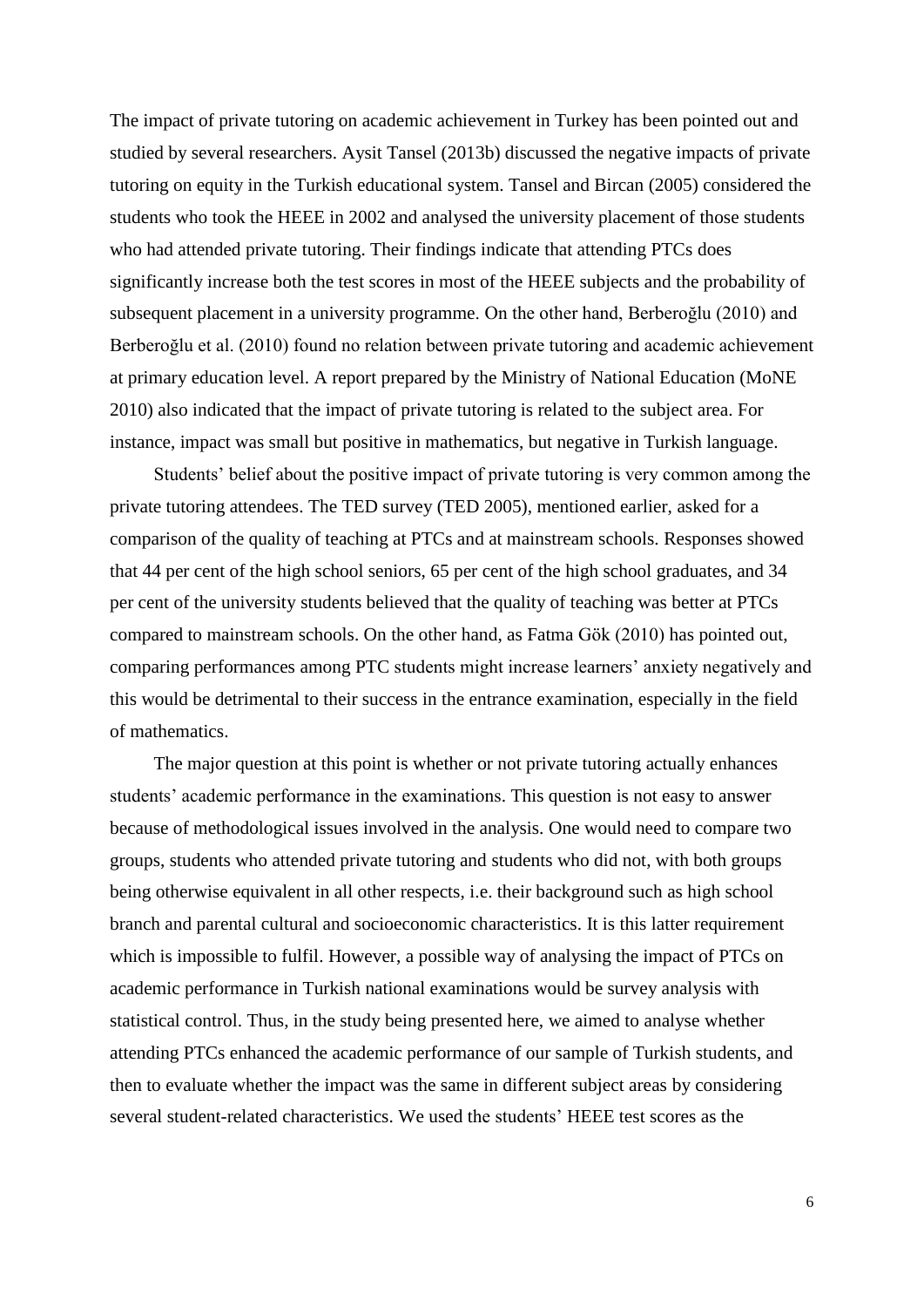indicator of academic performance, since the content of the examination basically covers 12 years of national curriculum objectives.<sup>4</sup>

#### **The method**

<u>.</u>

In our study, we evaluated the impact of high school students' private tutoring on their academic performance in the HEEE by using a multiple linear regression analysis. In the multiple regression method, a dependent variable is predicted by a set of independent variables, named as predictors (Stevens 1992). This analysis provides the R-squared measure, which is the proportion of the total variation of the dependent variable that is accounted by the set of predictors. Similarly, the contribution of each independent variable is also studied by the b-constant, which is named as un-standardised regression coefficient. These coefficients indicate the change in the dependent variable with one unit change in the independent variable holding all other variables constant (Tabachnick and Fidell 1996). Thus, evaluating R-squared gives the linear contribution of all the predictor variables in the regression equation on the variance of the dependent variable, while, on the other hand, evaluating b-constant indicates the unique contribution of each predictor variable on the dependent variable. The dependent variable is the raw test scores total number of correct responses – in the various subtests such as Turkish language, mathematics and natural sciences in the HEEE.

The HEEE is prepared and administered by the Student Selection and Placement Center (SSPC) and includes multiple-choice items only, which are scored as 0 or 1 (wrong or correct answer, respectively). The raw scores represent the total number of correct answers given by the students in each subtest considered in the regression analysis. Thus, in our study, the impact of private tutoring on academic performance was interpreted in terms of number of items correctly answered by the students. This score, expressed as the students' *academic performance,* was treated separately for the subscales used in the HEEE. The details of the predictors used in the regression analysis are provided in the "Regression results" section below.

<sup>&</sup>lt;sup>4</sup> The Turkish Higher Education Entrance Examination (HEEE) is held every year in early summer in two stages. To pass the first stage, high school graduates have to answer 160 multiple-choice questions in 160 minutes. The exam form includes four subjects, namely Turkish, social sciences, mathematics and natural sciences as separate subtests. Students who pass this exam take the second-stage exam, by choosing among five tests in different subject areas depending on their aptitude and the subject areas they are hoping to study at university. Each test has different number of items in multiple-choice format and is subject to a different time span for completion. Students who fail this exam, they can repeat it the following year.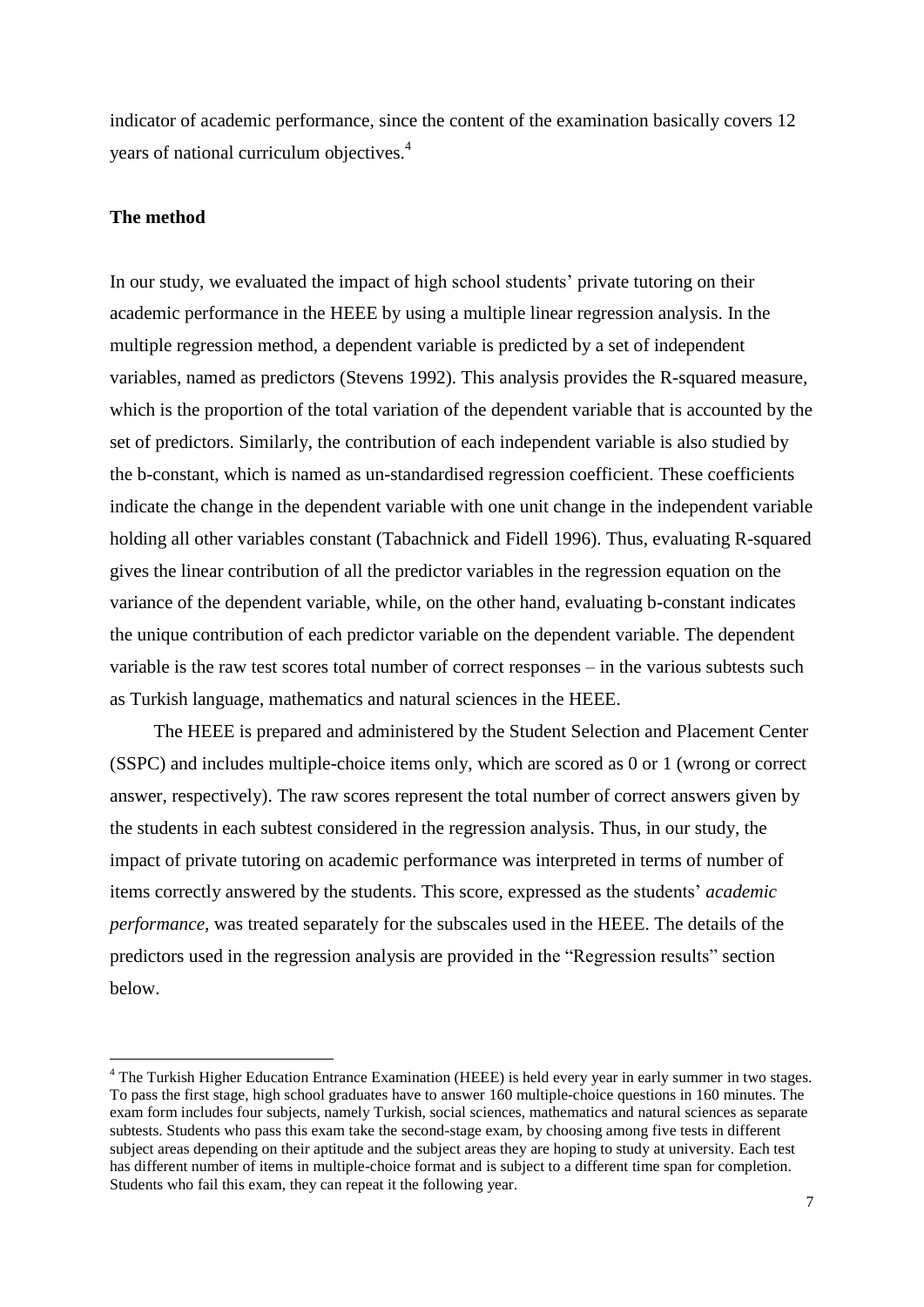#### Instruments

In our study, we used two instruments. The first included the HEEE subtests designed by the SSPC. The second instrument was the Student Questionnaire developed by the SSPC. This questionnaire was basically designed to collect information about the students, their family background and school characteristics. This questionnaire was constructed explicitly for our research. It was administered in two consecutive years of 2007 and 2008. The results obtained in the first administration were used for piloting purposes. The questions were revised for the main study. The main survey was administered in the year of 2008 via the Internet.

In the questionnaire, there are questions about the student's parental educational level, the student's interests in different fields of study, the student's perception of his or her academic potential in different disciplines, and whether he or she received private tutoring during their high school years. Our study's main focus was on private tutoring for the HEEE. Thus, the question about the duration of private tutoring was designed to collect information about those students who received private tutoring exclusively for the purpose of preparing for the HEEE. Moreover, private tutoring institutions provide at least a year of education for the examinees if it is for the HEEE. On the other hand, students may start going for private tutoring from the early years of their high school education. Our specific question asked for how long students had received private tutoring for the HEEE. The response categories were none, one year, two years and three years or more. In our analysis, we reduced these four categories to a dichotomy (either no private tutoring or private tutoring for  $1+$  year[s]), since the number of students who received private tutoring for more than one year was very low.

We constituted the dimensions of our questionnaire through the exploratory factor analysis method. Factor analysis is a technique to reduce the number of variables in a research based on the correlations among them. In the questionnaire data, factor analysis was carried out for the purpose of grouping the questionnaire items. The items which were grouped together created the dimensions of the questionnaire. Some of the dimensions used in the present analysis were defined as index values. These index values had 0 mean and 1 standard deviation. Any value above 0 meant a level which was above the mean of the sample. Inversely, any value below 0 meant a level which was below the mean of the sample. Cronbach's alpha reliability coefficients obtained on the HEEE verbal and quantitative sections scores were 0.97 and 0.93, respectively. Cronbach's alpha reliability coefficient obtained on the scores of the Student Questionnaire is reported as 0.95 in the sample. These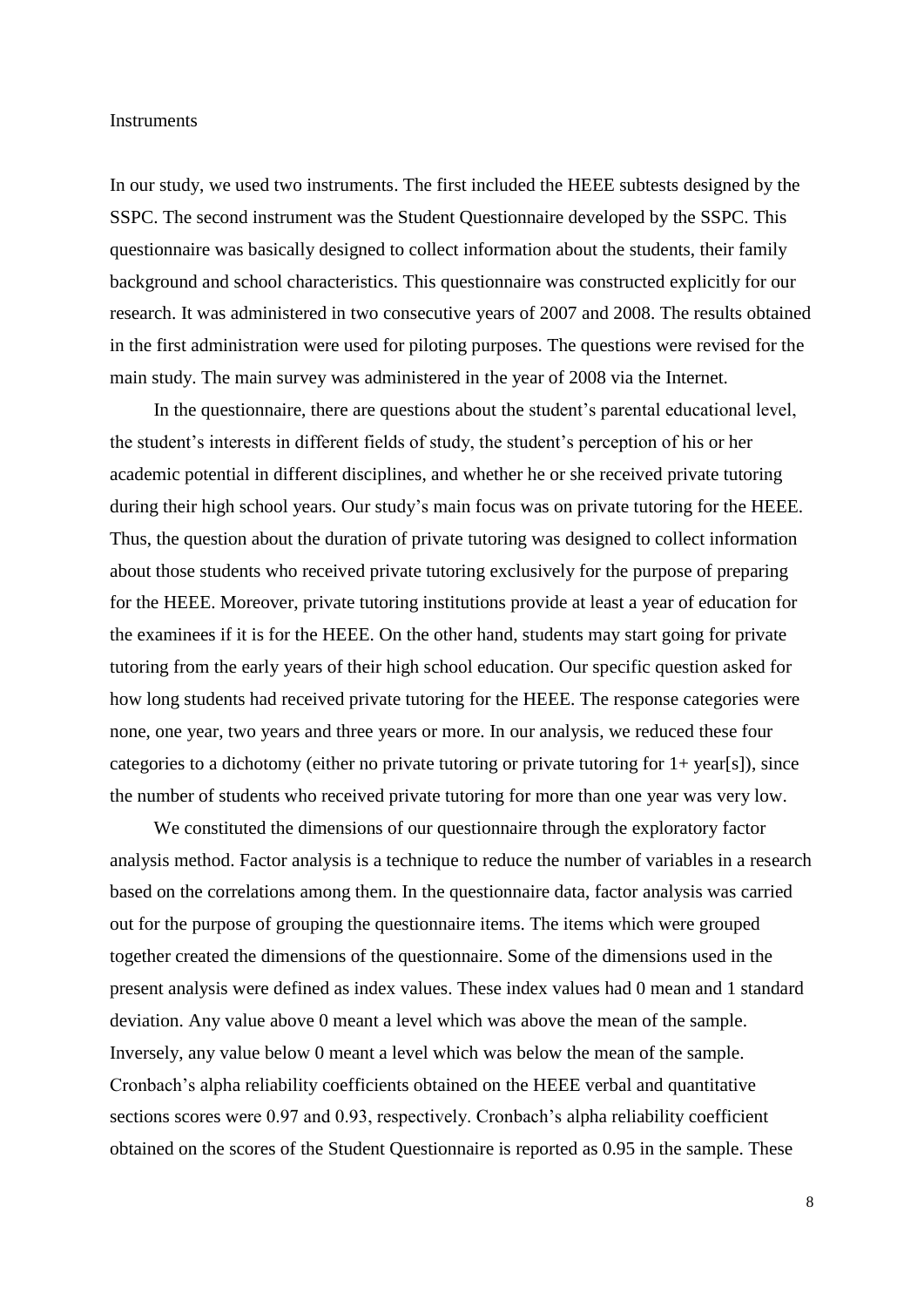coefficients indicate that students consistently filled out the items in the verbal and quantitative test batteries and the Student Questionnaire.

Our Student Questionnaire was posted on the website of the SSPC, and students were encouraged to fill it in electronically online before they completed their application forms for the entrance examination. As a result, the questionnaire was filled in on a voluntary basis during the application period. Table 1 shows the number of students who participated in the study with respect to their subject combination tracks at high school. There are a total of 9,983 observations in our sample. Most of these observations come from the mathematics– natural sciences tracks. The least number of observations is in the field of social sciences. This reflects the distribution of students' subject choices in Turkish high schools.

| Subject combination | Number of students |
|---------------------|--------------------|
| track               |                    |
| Mathematics-        | 3,227              |
| natural sciences    |                    |
| Turkish language-   | 3,118              |
| mathematics         |                    |
| Social sciences     | 1,332              |
| Other               | 2,306              |
| <b>Total</b>        |                    |

**Table 1** The sample of the study

The Higher Education Entrance Examinations (HEEE) in Turkey

There are four major subject combination tracks at high schools in Turkey. These are mathematics–natural sciences, Turkish–mathematics, Turkish–social sciences, and languages. Students choose one of these tracks during their high school years, based on their interests, future plans and their Grade Point Average (GPA) in the courses of the different tracks. These students take the HEEE at the end of the 12th grade. In our study, we investigated three subject combination tracks: mathematics–natural sciences, Turkish–mathematics and Turkish–social sciences. Mathematics–natural sciences and Turkish–mathematics were the most popular tracks among the students, because of the confirmed success of students from these fields in the HEEE. Thus, graduates of these tracks constituted the majority of the population of interest in our study. Those students who received private tutoring basically came from mathematics–natural sciences and Turkish–mathematics tracks. Students in the language track took foreign language tests in English, German or French. The score criterion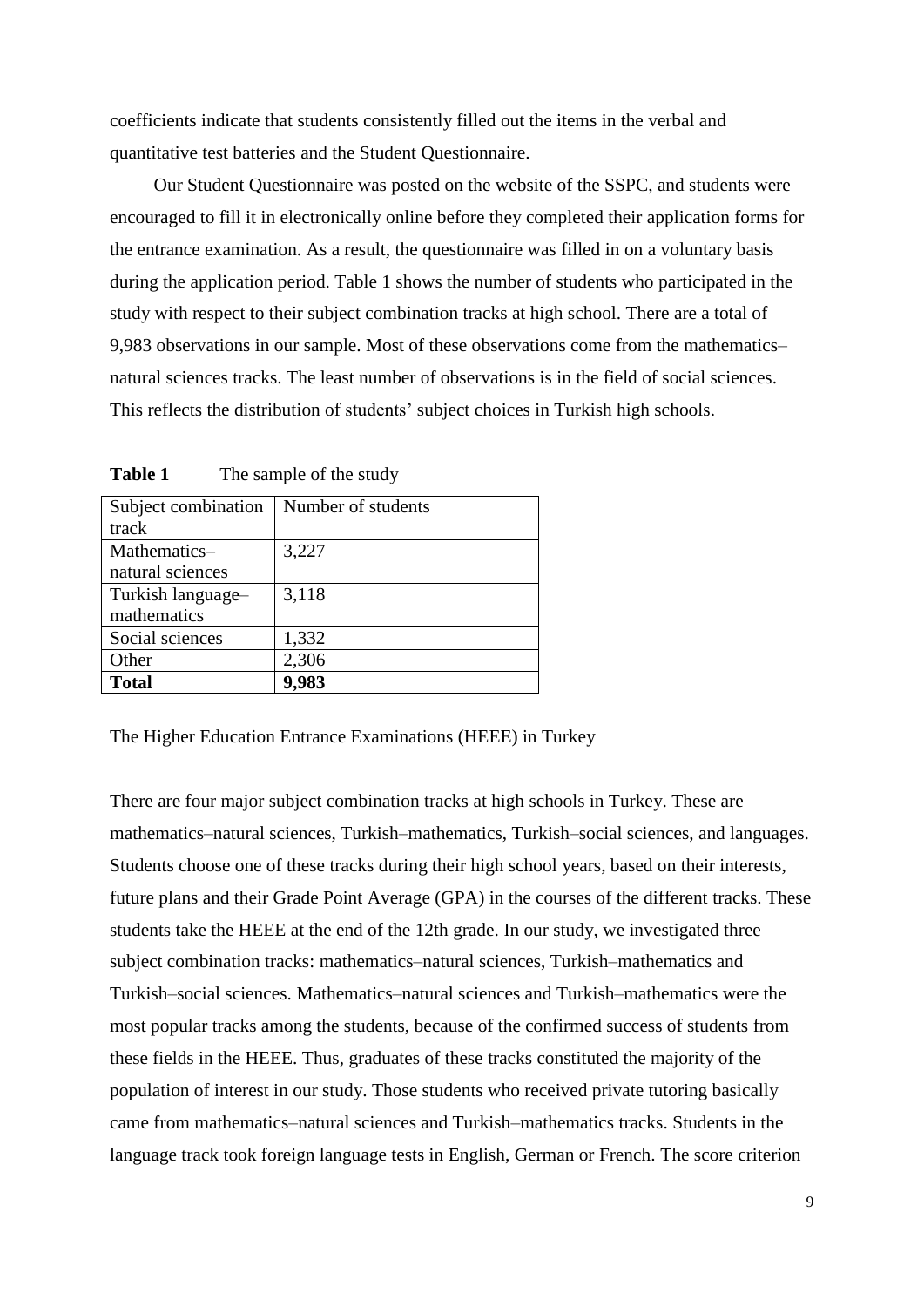changed in line with the tests the language students took. Thus we did not consider language tracks and foreign language tests in our analysis.

As already mentioned in footnote 4, the HEEE consists of two stages. The first stage is designed to assess students' ability to use knowledge of basic concepts and principles within the framework of primary and high school curricula, whereas the second stage is designed to assess students' achievement related to high school curriculum objectives in different fields of study. Both stages have similar subtests, such as Turkish language, social sciences, mathematics and natural sciences. The subtests have multiple-choice items with five alternatives. All students are expected to respond to all of the subtests in the first stage. In the second stage, students respond to different subtests depending on their respective high school subject combination tracks. This choice is also influenced by the requirements of the university programmes they want to attend.

Students who take the HEEE answer the test items selectively. For instance, students from mathematics–natural sciences and Turkish–mathematics tracks strive to answer as many items as possible in the mathematics subtests. They therefore attend private tutoring in order to achieve their best performance in this particular subtest. We also included the Turkish language subtests in our regression analysis, since in the first stage this test must be taken by all students, while in the second stage it is taken only by students majoring in social sciences and languages.

#### Variables in the regression

In our regression analysis, we used family background characteristics and student-related factors as predictor variables besides a dummy variable for students who received private tutoring and students who did not receive any private tutoring during their high school years. Our selection of predictor variables was carried out in accordance with the major findings of other researchers. For instance, students who are more interested in mathematics and related subjects are more successful on the large-scale testing programmes such as the Programme for International Student Assessment (PISA) (Ferry et al. 2000; OECD 2004). Similarly, if students believe that they are successful and feel confident in different subject matter areas, they tend to have higher achievement level than the ones who have less confidence. This issue is extensively considered in the literature under the titles of "self-efficacy" and "academic self concepts". They are psychological constructs to explain the students' perception about themselves for succeeding in various subject areas, especially in mathematics and the natural

10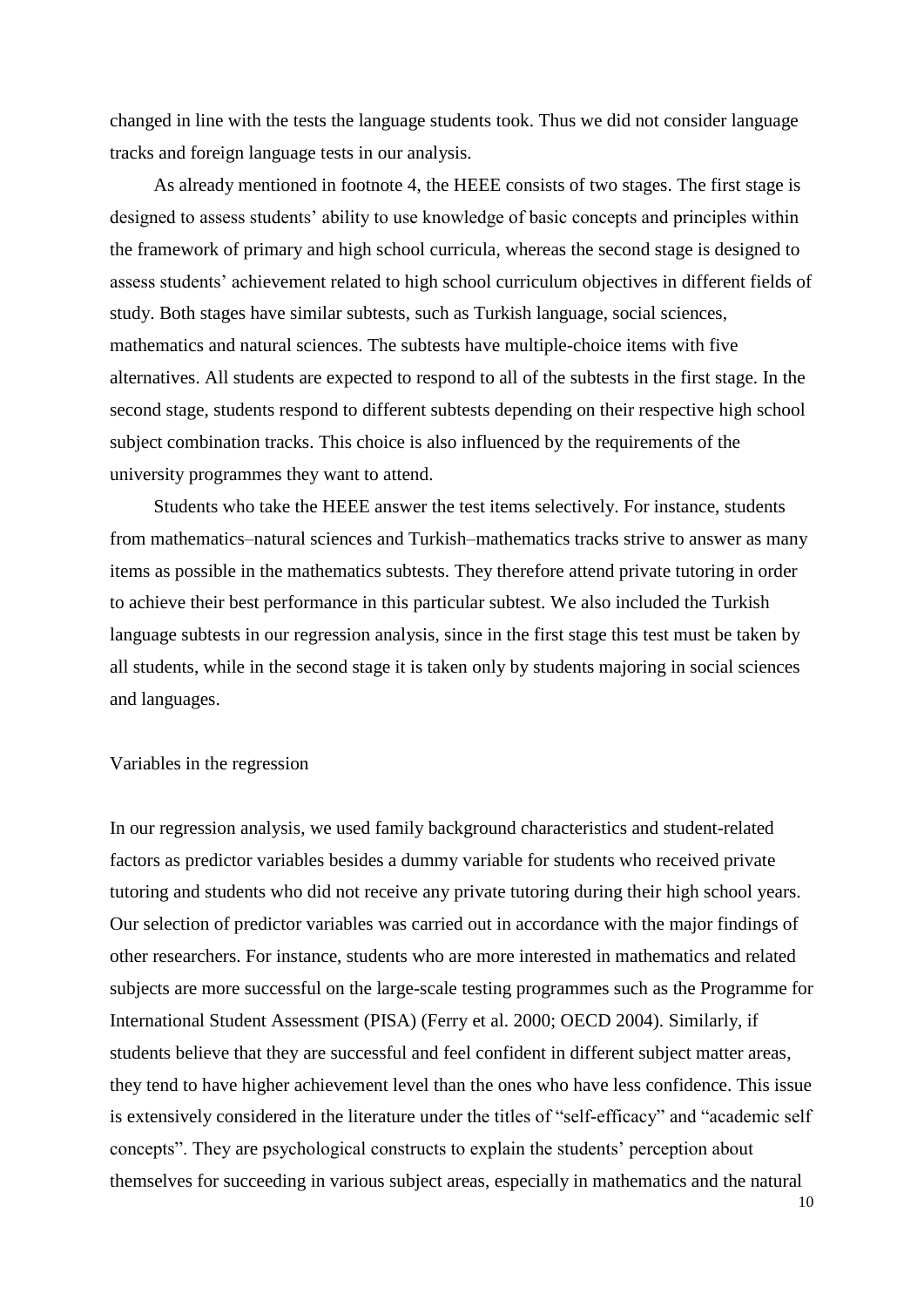sciences (Cooper and Robinson 1991; Meece et al.1990; Ferry et al.2000; Hackett and Betz 1989; Hall and Ponton 2005; O'Brien et al. 1999; Abu-Hilal 2000; Marsh1986). Thus, in our own study, we considered students' interests and perception of academic success in different subject matter areas in the regression analysis based on the content of the questionnaire items (Marsh 1986; Meece et al. 1990; Ferry et al. 2000).

Students attempt to solve those items in the tests which match their graduation fields, thus, they are selective in their choice which subtests they answer. This makes the subject combination track one of the most important factors in determining their performance in the examination. Moreover, receiving private tutoring also seems to be related to students' choice of track. For instance, in the sample of our study, 85 per cent of the students in the mathematics–natural sciences track received private tutoring, 71 per cent in Turkish– mathematics, and 53 per cent in social sciences. Thus a comparison of the academic performance of the students who received private tutoring with the students who did not receive private tutoring would have been a comparison between non-equivalent groups. Moreover, these students were taught within different high school curricula in mathematics and natural science courses. In order to make the comparison fairer, the student's subject combination track had to be controlled for, so we considered it as a dummy in our regression analysis. Out of the three subject combination tracks in our sample (mathematics–natural sciences, Turkish–mathematics and social sciences), we coded two dummy variables. Field 1 represents mathematics–natural sciences versus the others, and Field 2 represents Turkish– mathematics versus the others in the regression analysis.

It is well known that academic performance is highly related to the student's parental, cultural and socioeconomic characteristics. In the literature on private tutoring, this issue is frequently discussed as one of the inequalities which private tutoring creates (Bray et al. 2013). In Turkey, the majority of the students receive private tutoring, regardless of their parental, cultural and socioeconomic background. Because of the high demand for university education, most parents strive to send their children to PTCs. On the other hand, students who do not receive private tutoring are likely to have a low cultural and socioeconomic background. We therefore had to take into account a possible variation in terms of parental background characteristics among the students in the cohort of our study by making these characteristics one of the predictor variables in our regression analysis as well.

Finally, we used receiving private tutoring as an additional dummy variable. Our questionnaire asked whether the student took a year or more of private tutoring for the HEEE. Some students start taking private tutoring at grade level 9. Others start at later grades. Since

11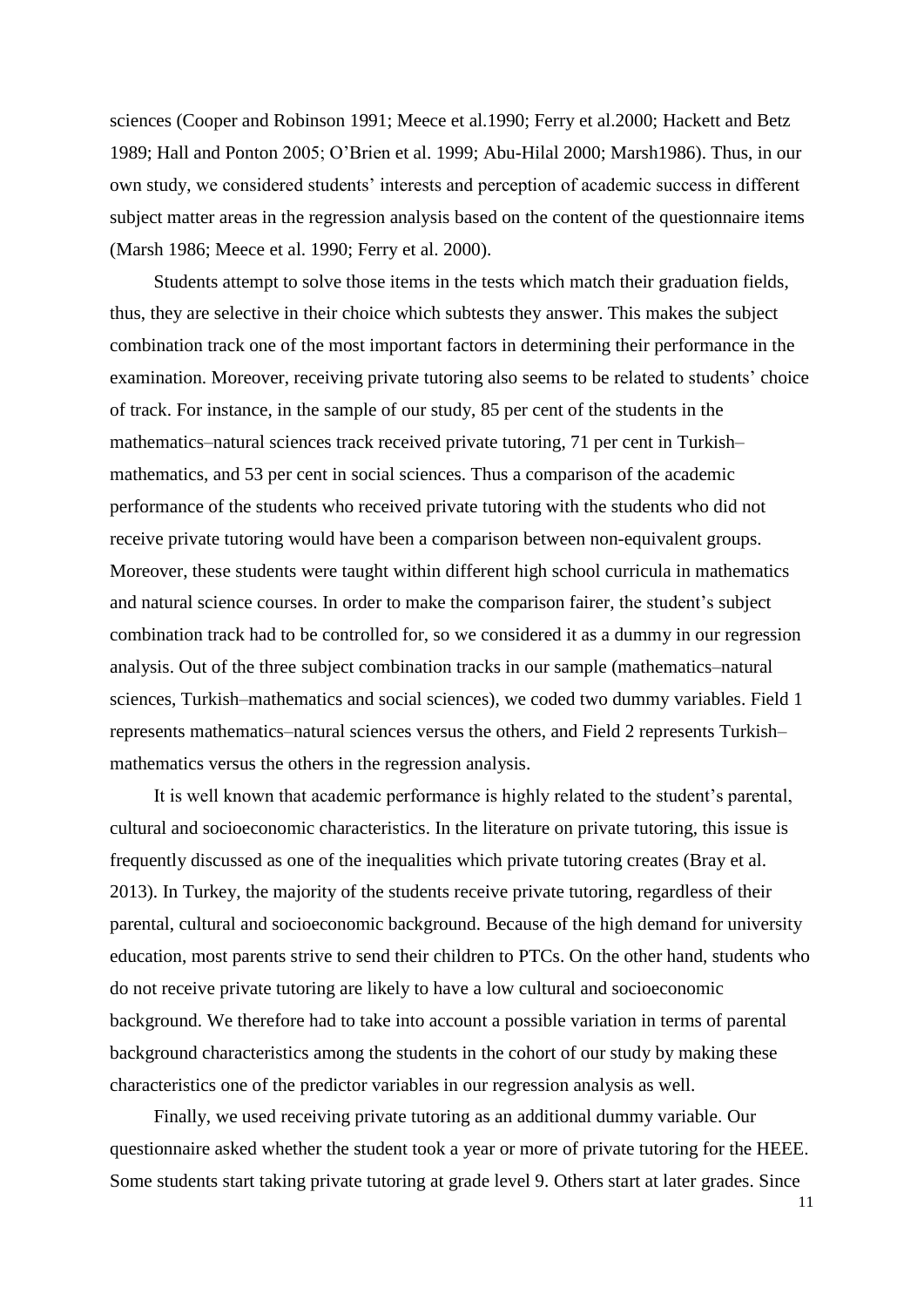the question limited the answer to the HEEE, if a student answered "never" that meant he/she did not receive any private tutoring for the HEEE. In this coding, 1 represented students who received private tutoring for the HEEE for a year or more, and 0 represented students who did not receive any private tutoring for the HEEE. As explained before, students receive private tutoring for the HEEEs for at least a year. Thus, this dichotomy clearly differentiates between students who received at least a year of private tutoring for the HEEEs and those who received none at all. In our sample, 68 per cent of the students received private tutoring during their high school education for the HEEE.

Parental educational and cultural and socioeconomic level was used as an index value. This index includes parents' education level, the number of books at home, whether parents bought a daily newspaper, whether their children attended pre-school education, and the possession of a separate room for the children. This index has a Cronbach's alpha reliability of 0.70. Two separate indexes were also used for the student's interests and perception of success in various subject areas such as mathematics and natural science, and Turkish language. The former index was used in predicting the raw scores of mathematics and natural science subtests, the latter one was used in predicting the raw scores in Turkish subtests. These indexes reflect how much students are interested in related subjects and to what extent they feel they are successful in these subjects. These indexes have Cronbach's alpha reliabilities of 0.88 and 0.79 respectively. Another explanatory variable we used was the students' cumulative grade point averages (CGPA) at high school graduation. CGPA is defined by the SSPC as a T score with the mean of 50 and standard deviation of 10. The independent variables were all collected by way of a self-reported questionnaire. Parental educational and cultural and socioeconomic level, students' high school branch and questions about PTC attendance all depend on students' responses on a set of questions. Interest and perception of success were also defined by the students' responses on the questionnaire items which were designed on five-point scale. Students were asked how much they were interested in different subject matter areas and to what extent they felt successful in these areas with the alternatives of "Not at all", "Very little", "Little", "Much" and "Very much".

We then compared the students who received private tutoring with the students who did not receive private tutoring with respect to their various characteristics. There are differences between the two groups with respect to the variables explained above. For instance, students who did not receive private tutoring come from lower cultural and socioeconomic environments. This is evidenced by the index value. Index values are z-scores, where 0 stands for the mean of the sample studied. As it goes up to positive values, it means that cultural and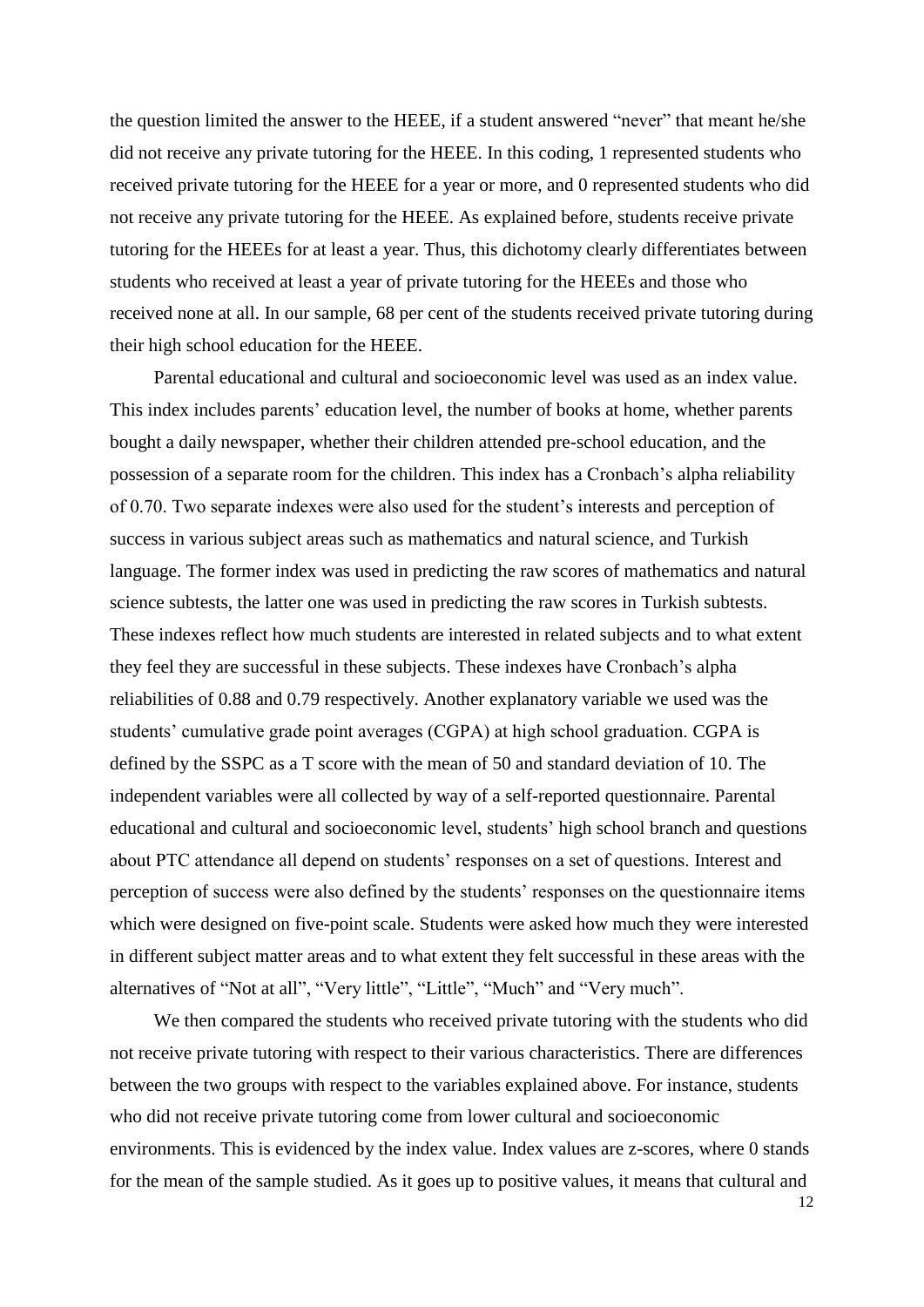socioeconomic status increase. If it goes down to negative values, they decrease. Students who did not receive private tutoring had a mean of  $-0.45$ , while students who did receive private tutoring had a mean of +0.31. This confirms non-equivalence of the two groups compared in terms of parental background characteristics since positive index values were obtained for those students who attended private tutoring and came from more educated families and better cultural environments. Similarly, for the CGPA, students who received private tutoring had a mean of 75.25 and students who did not receive private tutoring had a mean of 71.82 as defined by the standard T score. This confirms that students who received private tutoring did have more academic success at school. Students' interest in and perception of success in Turkish language and social sciences courses are more or less the same between the two groups. However, the interest in and perception of success in mathematics and natural science courses differ between the two groups, with the mean index value scores for students who did receive private tutoring being higher (+0.22) than for students who received none  $(-0.22)$ . Therefore, we can say that those students who received private tutoring had a higher interest in academic subjects and higher perceptions of their academic success.

Considering the general findings summarised above, it is clear that receiving private tutoring is common among the students enrolled in mathematics–natural sciences and Turkish–mathematics tracks compared to students enrolled in other subject areas, such as social sciences. Moreover, students who received private tutoring are the ones with greater interest in and academic confidence in the natural science and mathematics fields, and they have a higher cultural and socioeconomic status than students who did not have any private tutoring. Further, students attending private tutoring have higher high school academic success.

These findings clearly indicate that the direct comparison of the means of the scores in the sub-dimensions of HEEE is not a suitable way of comparing the two groups, since there are confounding variables, which make the groups being compared non-equivalent. Thus, a regression analysis was likely to provide a better comparison since all the predictor variables in the equation would control each other, and non-equivalence of the groups would be statistically controlled for.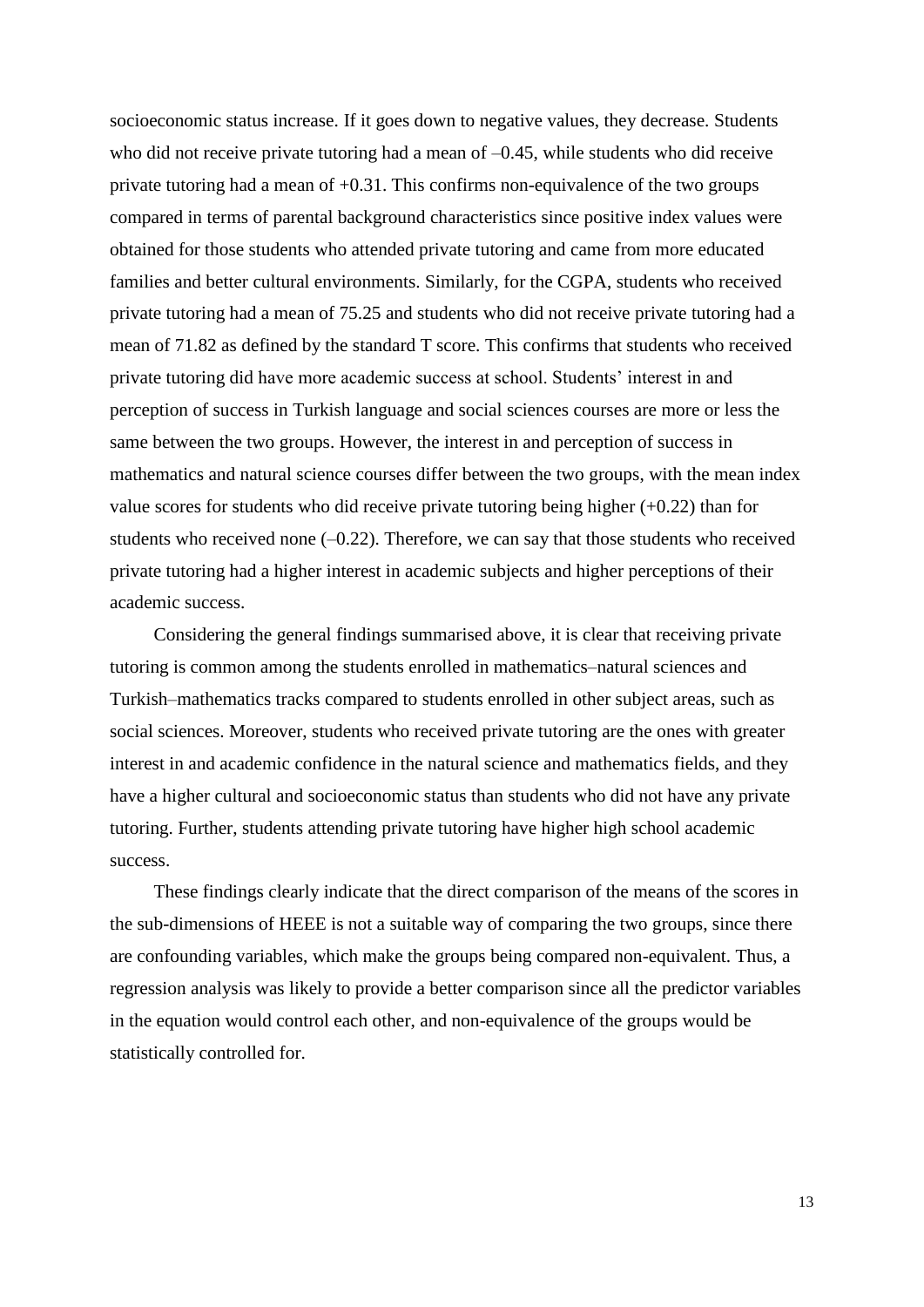#### **The regression results**

In this paper our dependent variable is academic performance as depicted by the raw scores obtained in the subtests of the HEEE. Our independent variables were: interest in and perception of success, parents' educational and cultural background, student's high school tracks, student's high school CGPA and receiving at least one year of private tutoring for the HEEE. Table 2 shows the R-squared changes which enabled us to assess the importance of the explanatory variables on the examination performance. The R-squared change needs to be interpreted so as to compare the magnitude of the explained variance on the dependent variable by each of the independent variables. Another way of comparing the relative impact of the independent variables is using the effect size values. They indicate practical significance of the contribution of each variable in the regression equation on the dependent variable. In the regression analysis, the squared value of the partial correlation coefficients can be used with the criterion values of 0.02, 0.13 and 0.26 for small, medium and large effect sizes respectively (Cohen 1988).

We carried out the six stepwise regression analyses to assess the impact of receiving private tutoring on the academic performance of students in the Turkish language, mathematics and natural science subtests of the first and the second sections of the HEEE. Table 2 indicates the summary results of these six regression analyses. The table shows the explanatory variables entered in the regression equation and their contribution to explaining the amount of variance of the dependent variables (raw subtest scores). In the overall models, the amount of total variance explained by the combination of the explanatory variables is also provided in Table 2.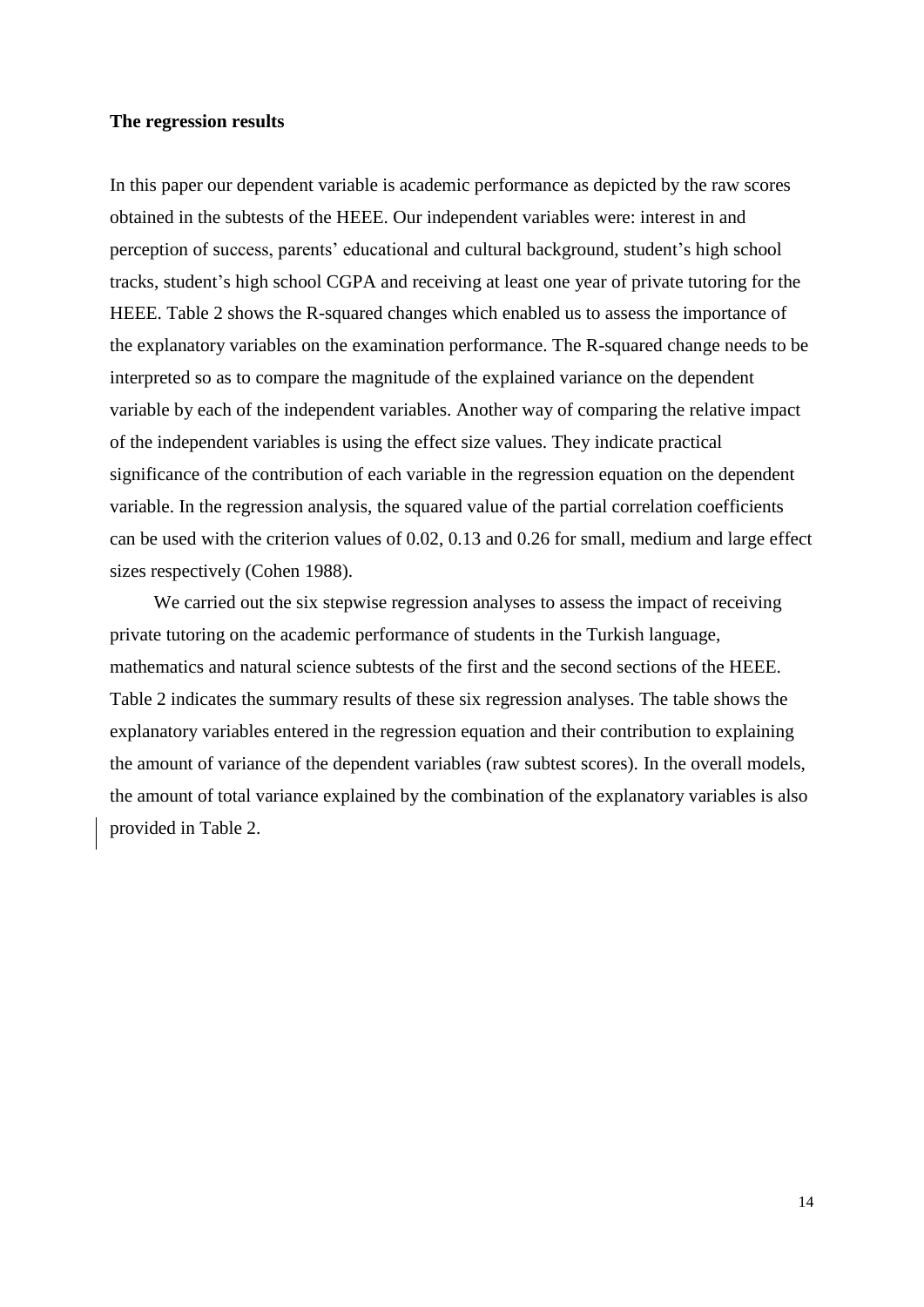|            | R-squared  | Change   |             |         |         |                          | $R-$    |
|------------|------------|----------|-------------|---------|---------|--------------------------|---------|
| Subtest    | Interest-  | Parental | <b>CGPA</b> | Field 1 | Field 2 | Tutoring                 | squared |
|            | Perception |          |             |         |         |                          |         |
|            |            |          |             |         |         |                          |         |
| Turkish-1* | 0.085      | 0.043    | 0.098       | 0.002   | 0.026   | 0.018                    | 0.27    |
| Turkish-2  | 0.032      | 0.001    | 0.001       | 0.070   | 0.357   | 0.002                    | 0.46    |
| Maths-1    | 0.411      | 0.005    | 0.052       | 0.055   | 0.111   | 0.010                    | 0.64    |
| Maths-2    | 0.026      | 0.015    | 0.067       | 0.310   | 0.093   | 0.001                    | 0.51    |
| Natural    | 0.061      | 0.007    | 0.015       | 0.615   | 0.023   | 0.000                    | 0.72    |
| Science-1  |            |          |             |         |         |                          |         |
| Natural    | 0.010      | 0.012    | 0.026       | 0.500   | 0.001   | $\overline{\phantom{0}}$ | 0.55    |
| Science-2  |            |          |             |         |         |                          |         |
|            |            |          |             |         |         |                          |         |

**Table 2** R-squared and R-squared change values of the predictor variables

\*1 and 2 stands for the respective subtest in the first and second stage of HEEE.

Table 2 shows that the impact of receiving private tutoring on the subtest scores is significant except for the natural science subtests, but small in comparison to the impact of the other explanatory variables. The total amount of variance explained in the raw test scores changes between 27 per cent and 72 per cent.

The contribution of the explanatory variables on the dependent variables changes from one subtest to another. The impacts of interest in and perception of success in the first section subtests are rather large. On the other hand, the fields of study (subject combination tracks) seem to be the most important variable in the analyses. The greatest impact of receiving private tutoring is observed in the Turkish-1 subtest. However, this impact is only 1.8 per cent, which is rather small in explaining the performance of students in the HEEE.

Table 3 indicates the b constants, their t value and the significance levels for the regression equations.

| 1 UNIV V    | regression (b) constants, then T values and significant fovers |           |         |         |           |                |  |
|-------------|----------------------------------------------------------------|-----------|---------|---------|-----------|----------------|--|
|             | Turkish 1                                                      | Turkish 2 | Maths 1 | Maths 2 | Natural   | <b>Natural</b> |  |
|             |                                                                |           |         |         | Science 1 | Science 2      |  |
| Interest-   | 1.433                                                          | 0.893     | 3.745   | 1.642   | 2.740     | 0.851          |  |
| perception  | 23.943                                                         | 10.239    | 46.970  | 19.112  | 35.557    | 11.321         |  |
|             | (0.000)                                                        | (0.000)   | (0.000) | (0.000) | (0.000)   | (0.000)        |  |
| Parental    | 0.988                                                          |           | 1.094   | 0.943   | 0.767     | 0.669          |  |
|             | 15.659                                                         |           | 17.019  | 13.610  | 13.221    | 11.816         |  |
|             | (0.000)                                                        |           | (0.000) | (0.000) | (0.000)   | (0.000)        |  |
| <b>CGPA</b> | 0.135                                                          | 0.025     | 0.162   | 0.137   | 0.092     | 0.080          |  |
|             | 26.880                                                         | 3.426     | 31.093  | 24.341  | 18.236    | 16.151         |  |
|             | (0.007)                                                        | (0.001)   | (0.000) | (0.000) | (0.000)   | (0.000)        |  |

**Table 3** Regression (b) constants, their T-values and significant levels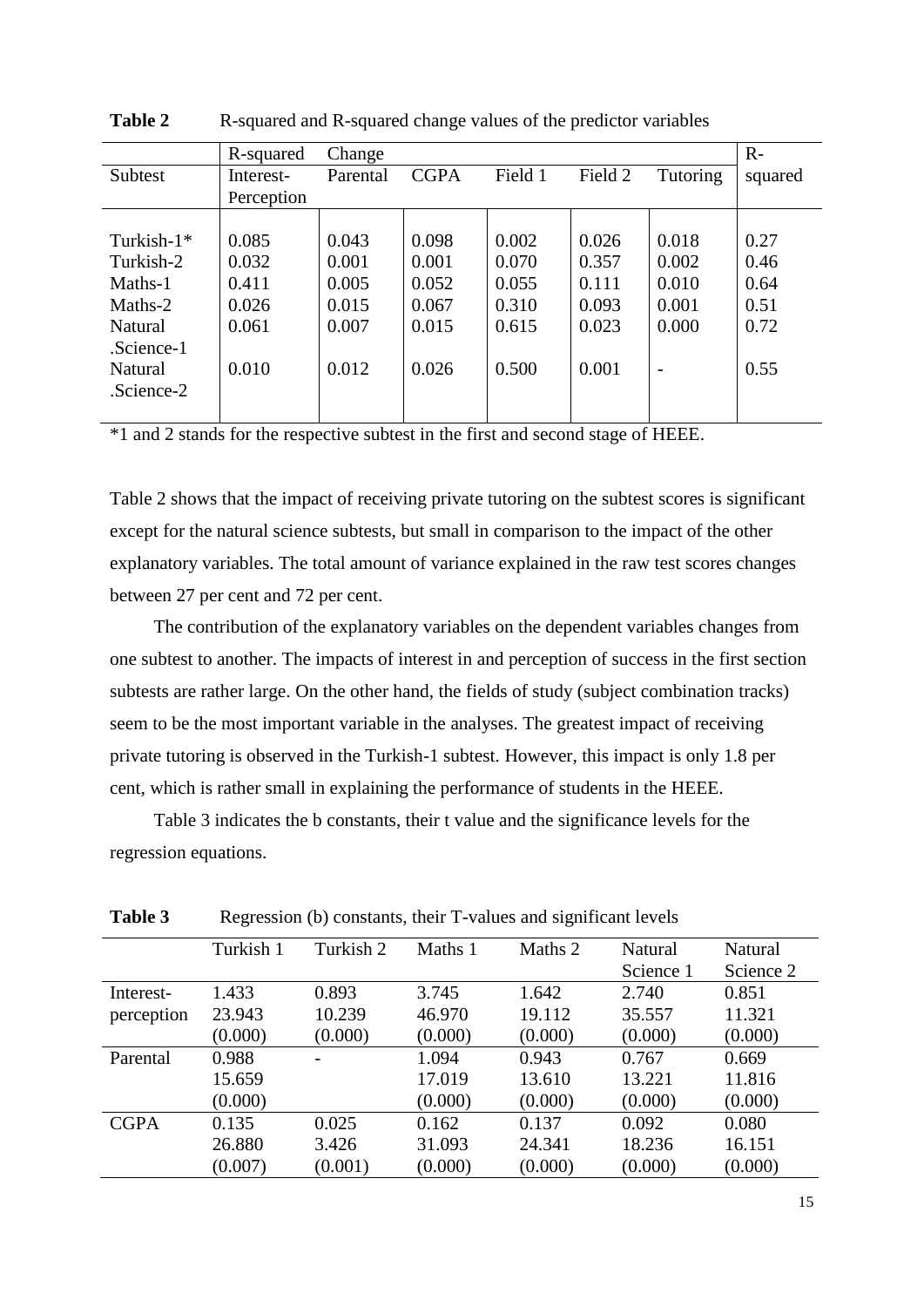| Field 1  | 0.402   | $-6.148$  | 6.597    | 8.342    | 9.190     | 8.539    |
|----------|---------|-----------|----------|----------|-----------|----------|
|          | 2.711   | $-28.490$ | 35.661   | 41.845   | 51.739    | 49.260   |
|          | (0.007) | (0.000)   | (0.000)  | (0.000)  | (0.000)   | (0.000)  |
| Field 2  | 2.186   | 8.794     | 5.781    | 5.124    | $-3.461$  | $-0.493$ |
|          | 15.069  | 41.545    | 39.192   | 32.593   | $-24.684$ | $-3.601$ |
|          | (0.000) | (0.000)   | (0.000)  | (0.000)  | (0.000)   | (0.000)  |
| Tutoring | 1.257   | 0.937     | 0.974    | 0.362    | -         |          |
|          | 8.917   | 4.875     | 6.786    | 2.339    |           |          |
|          | (0.000) | (0.000)   | (0.000)  | (0.019)  |           |          |
| Constant | 9.761   | 4.787     | $-3.344$ | $-8.837$ | $-1.370$  | -4.998   |

**Interest–perception**: How students feel confident in different subject matter areas and demonstrate interest in the related field.

**Parental:** The level of education of the parents, number of books at home, whether daily newspaper is bought, whether children attended preschool education and possession of separate room at home for the children. **CGPA:** Cumulative Grade Point Averages in high school.

**Field 1**: Mathematics–natural sciences versus other fields of study (subject combination tracks).

**Filed 2**: Turkish–mathematics versus other fields of study.

**Tutoring**: Receiving at least one year or more private tutoring versus having no private tutoring for the university entrance examinations.

**R squared**: Amount of variation explained on the raw scores of respective subtest scores.

When the estimates in the regression equations are considered, the impact of each independent variable on the dependent variable can be clearly seen. In the regression analysis, coefficient estimates indicate the change in the dependent variable with one unit change in the independent variable when all the other variables in the regression equation are kept constant (Tabachnick and Fidell 1996). For instance, in the mathematics-1 subtest, receiving private tutoring creates an expected increase of 0.974 points in the mathematics-1 raw test scores. Similarly, in the Turkish language-1 subtest, the expected increase on the respective subtest score is 1.257. These values clearly indicate that the impact of tutoring on students' performance in the HEEE is rather small. On the other hand, the impacts of the other independent variables are larger than the impact of the private tutoring. For instance, for those students who graduated in the mathematics–natural sciences track, the expected increase in the natural science-2 subtest score is 9.19. Since the raw scores are defined as the total number of correct responses, receiving private tutoring results in solving an additional nine questions correctly in the natural science-2 subtest when all other factors are held constant. Similarly, for the graduates of the Turkish–mathematics track, the expected change in the number of correct responses is 8.794 in the Turkish language-2 subtest.

In the regression analyses, we found all the squared partial correlations to be below the criterion of small effect size of 0.02 for the private tutoring variable. The greatest effect size was observed for the Turkish-1 subtest, which is 0.014.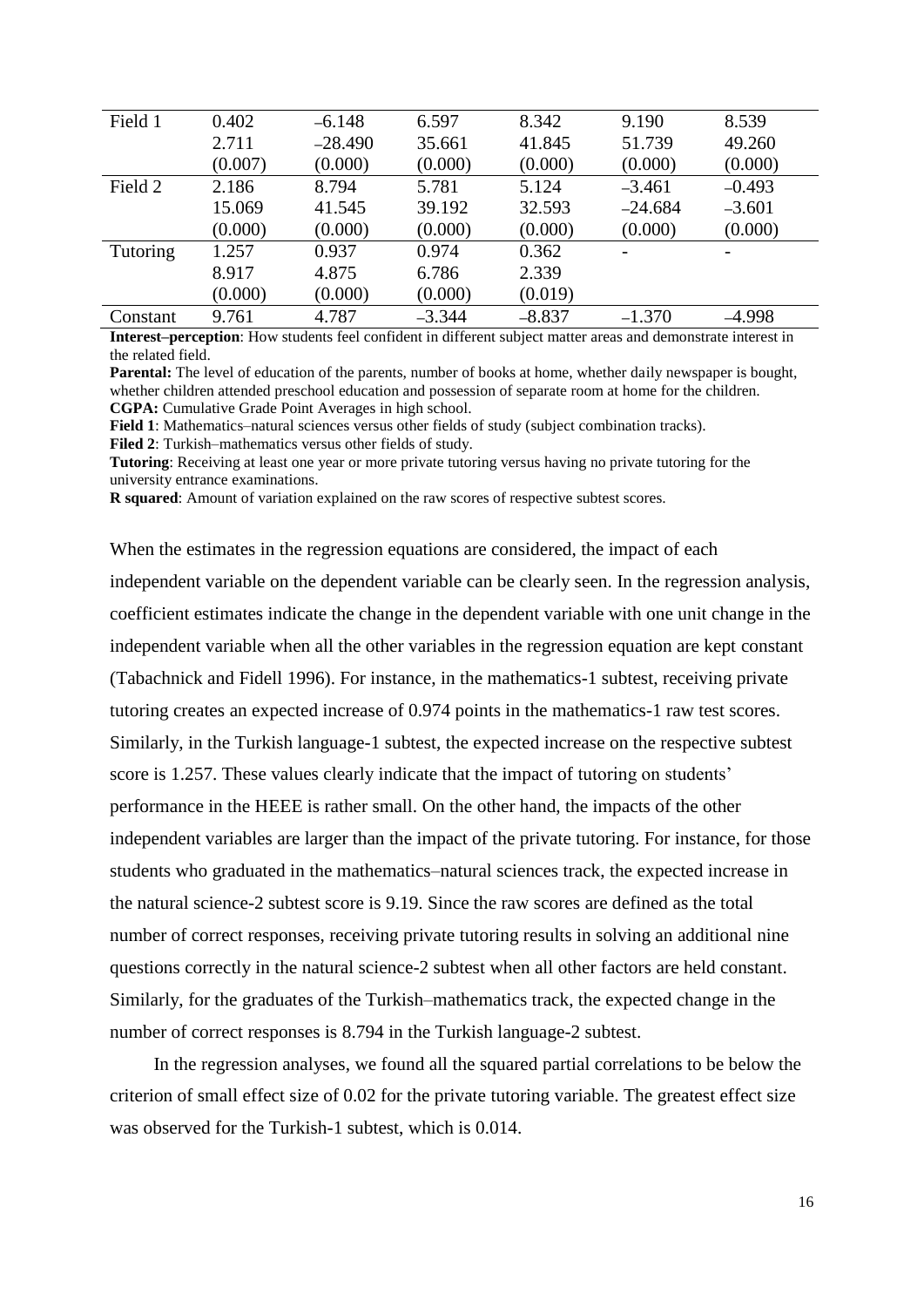To sum up, we found students who were interested and felt successful in their respective tracks, who graduated from high school with a relatively high CGPA, who completed their education in a track which was compatible with the higher education programme they wanted to pursue and came from high cultural and socioeconomic environments have been more likely to succeed in the HEEEs. When compared to these factors, receiving private tutoring, is significant, but explains only a small amount of variation in some of the test scores.

#### **Conclusion**

This paper evaluates the relationship between receiving private tutoring and academic performance in Turkey. Academic performance is defined as the scores achieved in the national university selection examination (HEEE). We began by examining the main characteristics of the private tutoring system. Next, we investigated whether private tutoring enhances the learning of students for access to university. We considered two groups of students; those who received at least a year of private tutoring and those who did not receive any tutoring at all. We did this by quantifying the responses of university candidates on a questionnaire prepared and administered by the SSPC in Turkey. To our knowledge this is the first study which includes variables such as the students' interest in various subjects (in our sample we included mathematics, natural sciences and Turkish language) and students' selfconfidence in these subjects while investigating the academic performance in the HEEE. Our inclusion of these factors may have contributed to the result of a somewhat smaller relationship between attending PTCs and academic performance than common belief might have expected.

Our results indicate that while private tutoring does have a positive and statistically significant impact in fields of competence such as mathematics and Turkish language, this is not the case in the natural sciences. In this respect, the results of the present study are consistent with those of an earlier study carried out in Turkey on the 2002 HEEE (Tansel and Bircan 2005). However, in our present study, these impacts are small compared to the impacts of other variables such as student's interest and perception of academic success in different subject areas, high school graduation tracks, high school CGPA and parents' cultural and socioeconomic status. The findings of our present study have several implications. First, there is an inequality between students who receive private tutoring and the ones who do not. Private tutoring is more common among children whose parents have high education levels. This strengthens the idea of social inequality which private tutoring fosters in the society.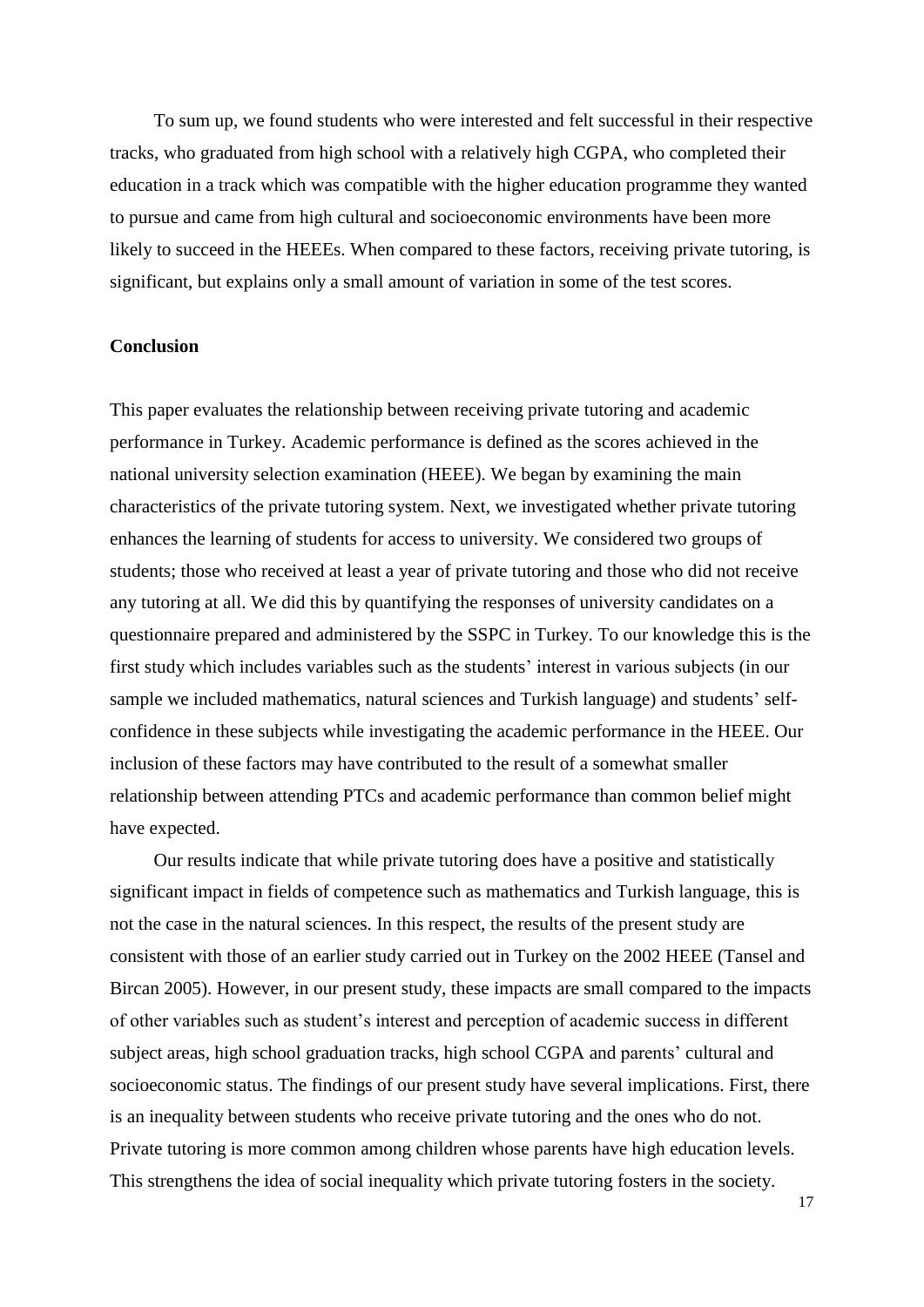Most likely, such parents have more economic power to send their children for private tutoring compared to those who do not send their children for private tutoring.

Students with a high level of interest in various subjects such as mathematics, natural science and Turkish language who are also more confident of their success in these respective subjects are more likely to receive private tutoring. They are also the ones with higher CGPA at high school. One may argue that a student's interest in various subjects and their academic confidence of success in these subjects may partly be developed through the education they receive in the PTCs. Students choose their subject combination tracks in the early years of high school based on their interests and on the grades they receive in various subject areas. Thus, it is not wrong to claim that the development of a positive interest in various subjects and higher academic confidence in oneself is in fact more likely to occur during the formal school years than at the PTCs.

As was pointed out before, the empirical findings of this study support the findings of existing literature where the positive, albeit small impact of private tutoring seems consistent with similar studies in other countries (Lavy and Schlosser 2005; Dang 2007; Banerjee et al. 2007). Another result which is consistent with related literature is the impact of private tutoring across different tracks. We found positive impacts in Turkish language and mathematics subtests. However, we found no impact in the natural science subtests. This is similar with the finding reported by Choi et al. (2011) with reference to South Korea. Among the variables we considered in our regression analysis, the students' track during their high school education explained more variance in the subtest scores in HEEE than receiving private tutoring. Thus, we can conclude that the high school curriculum students are exposed to is more important than receiving private tutoring in determining the success at the HEEE. On the other hand, this creates an inequality in terms of subject combination tracks. For equity purposes, the results of our study suggest that there should be one common curriculum for all the students. As a policy implication, the government should consider providing equal opportunities for all students at high school level by implementing the same curriculum for everyone.

Furthermore, students' interest in and perception of success in various subjects and their academic success during their high school years are important determinants of their performance in the HEEE. These variables might be considered as the school-related factors. Meanwhile, parents' cultural and socioeconomic status is an other important determinant of the success at the HEEE. The positive impact of parental factors on the examination performance has been found by many researchers in a variety of contexts. These particular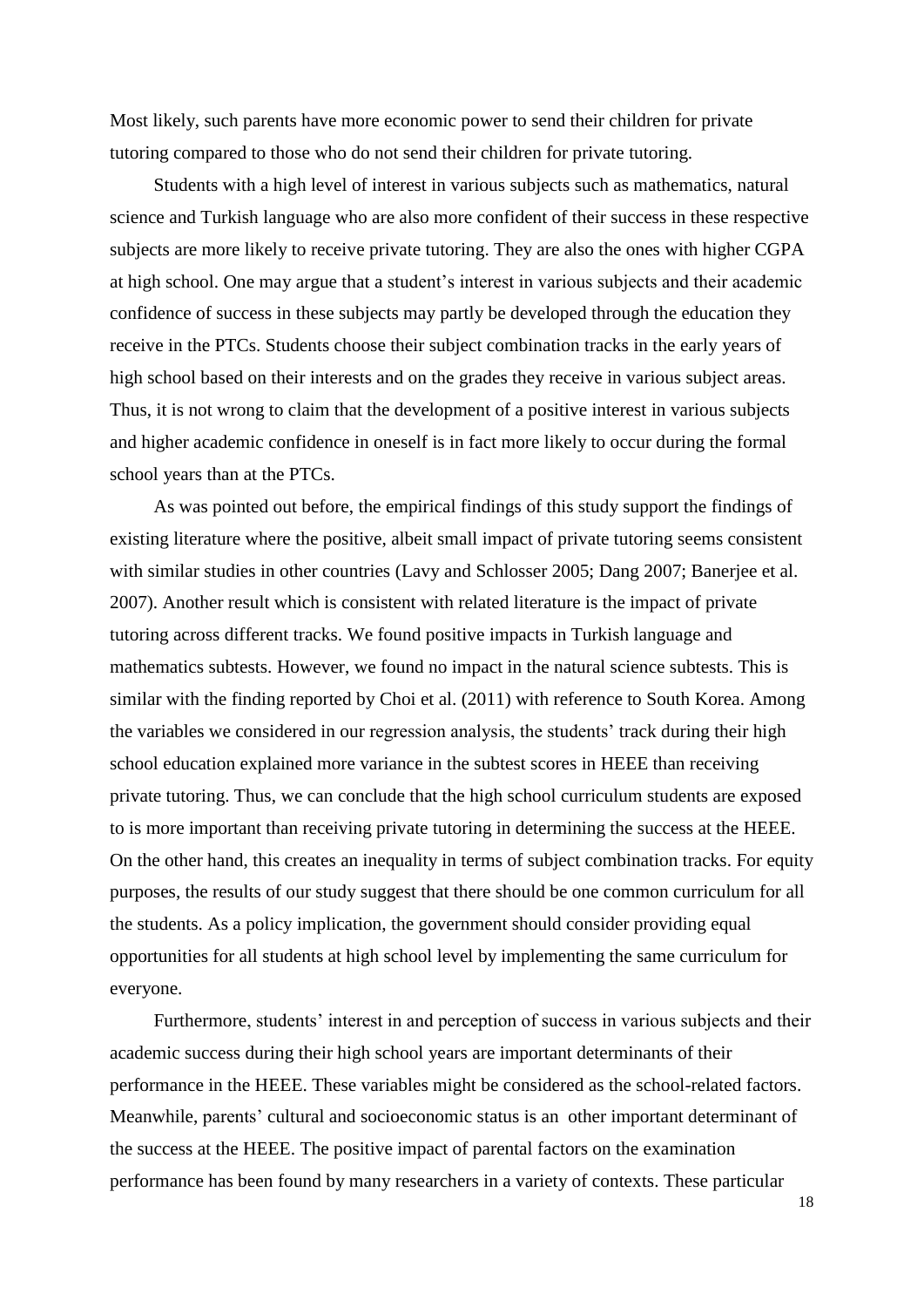student-related factors may also have indirect impacts on students' interest and academic confidence in various subject matter areas as well.

The significant but small contribution of PTCs is somewhat contradicts the findings of earlier research studies reported in related literature. There could be several reasons of this contradiction. First of all, in our present study, student-related factors were controlled for somewhat differently than in earlier studies. For instance, unlike existing studies, our study considered students' interest in different subject matter areas and their perception of success as one of the predictor factors in the model. Other studies which report significant and important effects of PTCs do not consider this major variable in their analysis. Second, in our present study, the type of educational practices pursued by the PTCs were not considered. As is well known and as we clearly articulated before, the teaching methodology used in the PTCs in Turkey is to basically practise with multiple-choice test questions (Gök 2010). There is less emphasis on conceptual understanding but rather, the major criterion of success is the number of test questions correctly solved by the students in a day. There is a belief that the more multiple-choice questions students are exposed to the more likely they are to be successful in the HEEE. This is in theory not a proper way of teaching, and likely to hinder the effect of PTCs in the national examinations. However, throughout the years, this practice has become even more important at the PTCs. The PTCs usually advertise their institutions based on the number of multiple-choice questions they provide for their students to work on. This could be one of the major reasons for the significant but small impact of PTC attendance among the students on their HEEE results. Solving one or two multiple-choice questions could be considered within the chance level, but can change the HEEE scores of the students dramatically.

As it was reported in the introduction of this paper, parents spend in excess of USD 5000 per year to have their children solve mostly one or two more multiple-choice questions in the national examination. It seems a waste of money, since this expenditure goes to the private sector rather than to formal schooling. It would seem that educational outcomes are likely to be much better if parents financially supported formal schooling rather than PTCs.

In our present study, we found two important general factors to be the most important determinants of students' success in passing the HEEE. The first one concerns student-related factors, such as family background characteristics and interest in and perception of success in various subject matter areas. These two variables might even be interrelated as well. The second concerns school-related factors, including student's subject combination tracks and academic success as defined by their grade point averages. Unlike other studies, the main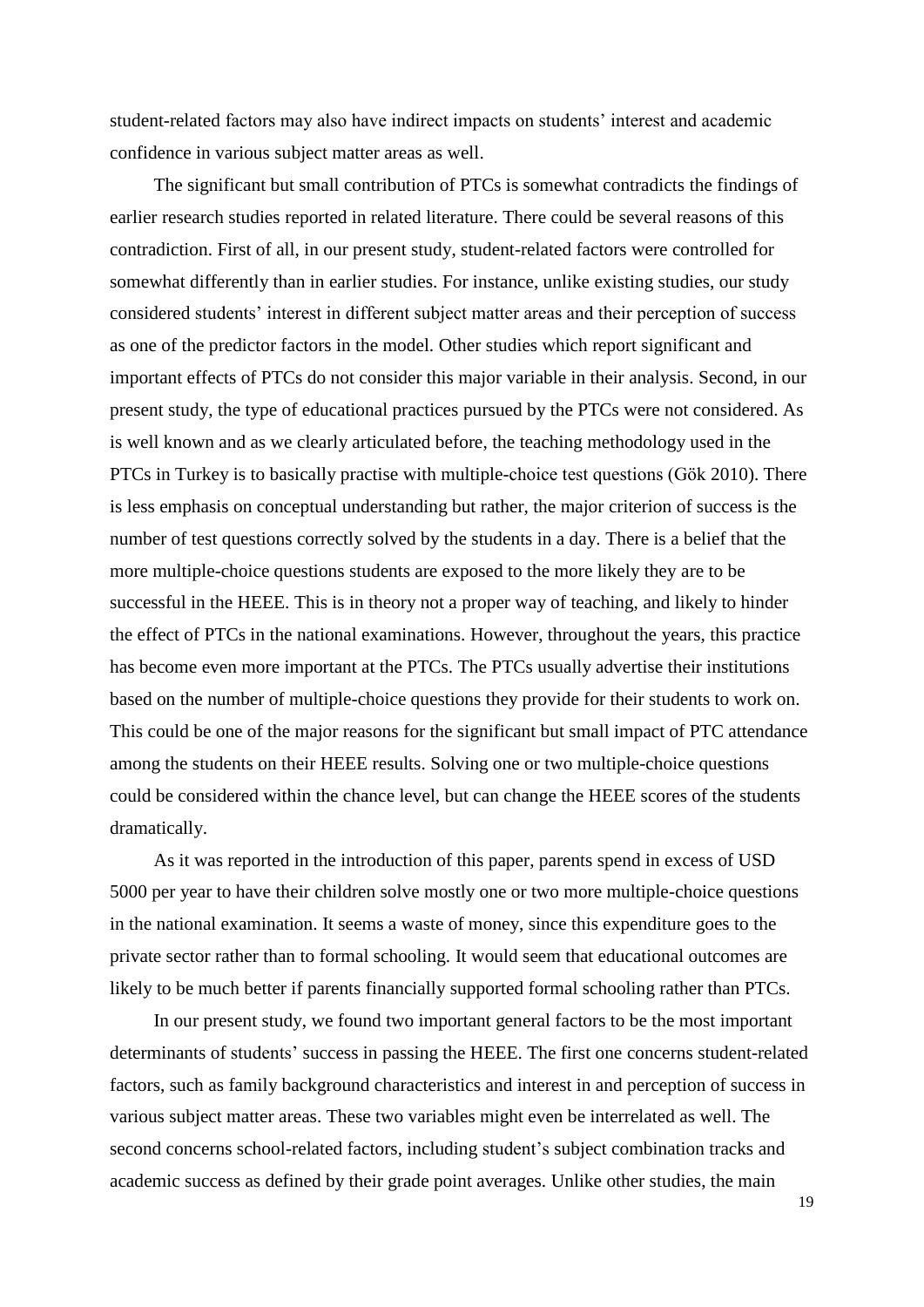characteristic of our study is to take both student-related and school-related factors into consideration while investigating the impact of private tutoring on the success in national university examinations. Studying the impact of private tutoring is a somewhat complicated issue, since there are many factors and variables involved which might influence academic success. This study has made a unique start in considering some of the very important factors in its analysis. However, to obtain an even clearer picture of the interplay of all the aspects involved in the effectiveness of private tutoring, further studies are required in this field in different cultural settings by considering some other important variables which can be grouped under either student-related or school related factors.

#### **References**

- Abu-Hilal, M. M. (2000). A structural model for predicting mathematics achievement: Its relation with anxiety and self-concept in mathematics. *Psychological Reports, 86*(3). 835–847.
- Gök, F. (2010). Marketing hope: Private institutions preparing students for the university entrance examination in Turkey, In S. K. Amos (ed.), *International educational governance, international perspectives on education and society* (pp. 123–13). International Perspectives on Education and Society series, vol. 12. Bingley, UK: Emerald.
- Banerjee, A.V., Cole. S., Duflo, E. & Linden. L. (2007). Remedying education: Evidence from two randomized experiments in India. *Quarterly Journal of Economics, 122* (3), 1235–1264.
- Berberoğlu,G., Demirtaşlı, N., İş Güzel, C., Arıkan, S. & Özgen Tuncer, C. (2010). Okul Dışı Etmenlerin Öğrenci Başarısı ile İlişkisi [Effects of out-of-school factors on students' achievement]. *Cito Eğitim: Kuram ve Uygulama*. *1*(7), 28–38.
- Berberoğlu, G. (2010). Ölçme ve Değerlendirmenin Uygulamaya Yansıyan Boyutları [Dimensions of measurement and evaluation which are reflected to educational practices]. *Cito Eğitim: Kuram ve Uygulama*, *1*(10), 10–14.
- Bray, M. (2006). Private supplementary tutoring: Comparative perspectives on patterns and implications, *Compare: A Journal of Comparative Education, 36*(4), 515–530.
- Bray, M. (2011). Does tutoring work? In M. Bray, *The challenge of shadow education: Private tutoring and its implications for policy makers in the European Union* (pp. 47– 51). Brussels: European Commission. Accessed 5 December 2012 from [http://www.nesse.fr/nesse/activities/reports/the-challenge-of-shadow-education-1.](http://www.nesse.fr/nesse/activities/reports/the-challenge-of-shadow-education-1)
- Bray, M., Mazawi, A. E. & Sultana, R. G. (2013). *Private tutoring across the Mediterranean: Power dynamics and implications for learning and equity*. Rotterdam: Sense Publishers.
- Briggs, D. C. (2001). The effect of admissions test preparation: Evidence from NELS: 88, *Chance, 14*(1), 10–18.
- Buchmann, C. (2002). Getting ahead in Kenya: Social capital, shadow education, and achievement. In E. Hannum (ed.) *Schooling and social capital in diverse cultures* (pp.133–159). Research in the Sociology of Education series, Volume 13. Bingley, UK: Emerald.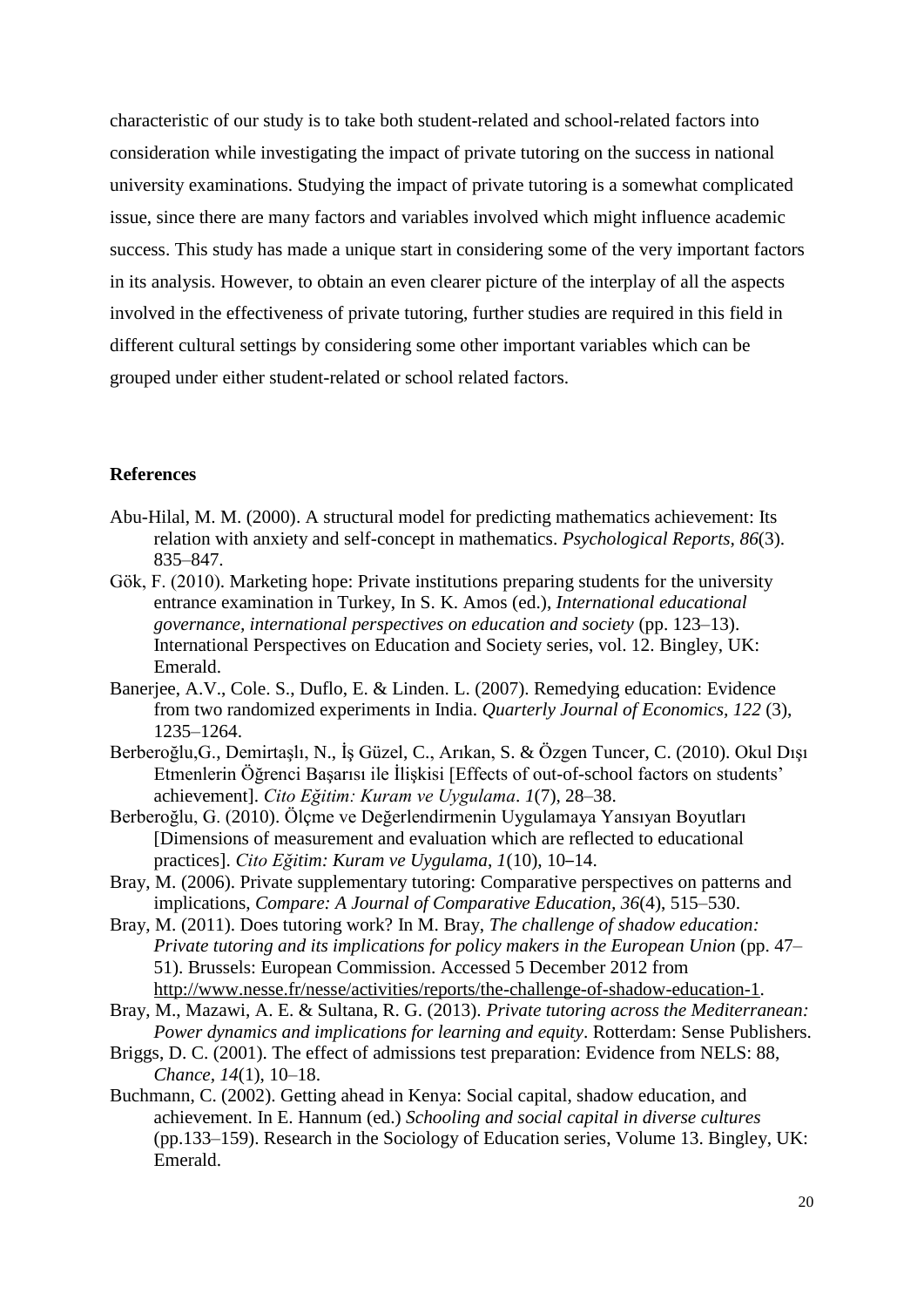- Cheo, R., & Quah, E. (2005). Mothers, maids and tutors: An empirical evaluation of their effect on children's academic grades in Singapore. *Education Economics*, *13*(3), 269– 285.
- Choi, A., Calero., J. & Escardíbul, J.-O. (2011). Hell to touch the sky? Private tutoring and academic achievement in Korea. IEB Working Paper series No. 2011/10. Barcelona: Barcelona Institute of Economics (IEB).
- Cooper, S. E. & Robinson, D. A. G. (1991). The relationship of mathematics self efficacy beliefs to mathematics anxiety and performance. *Measurement & Evaluation in Counseling & Development, 24*(1), 4–11.
- Cohen, J. (1988). *Statistical power analysis for the behavioral sciences* (2nd edn). Hillsdale, NJ: Lawrence Erlbaum Associates.
- Dang, H.-A. (2007). The Determinants and Impact of Private Tutoring Classes in Vietnam, *Economics of Education Review, 26*(6), 684–699.
- Ferry, T. R., Fouad, N. A. & Smith, P. L. (2000). The role of family context in a social cognitive model for career-related choice behavior: A math and science perspective. *Journal of Vocational Behavior*, *57*(3), 348–364.
- Gök, F. (2010). Marketing hope: Private institutions preparing students for the university entrance examination in Turkey. In S. K. Amos (ed.), *International educational governance, international perspectives on education and society (*pp. 123–134). International Perspectives on Education and Society series, vol. 12. Bingley, UK: Emerald.
- Ha, T. T. & Harpham, T. (2005). Primary education in Vietnam: extra classes and outcomes. *International Education Journal, 6* (5), 626–634.
- Hackett, G. & Betz, N. E. (1989). An exploration of the mathematics self-efficacy mathematics performance correspondence. *Journal for Research in Mathematics Education, 20*(3), 261–273.
- Hall, J. M. & Ponton, M. K. (2005). Mathematics self-efficacy of college freshman. *Journal of Developmental Education*, *28*(3), 26–33.
- Kuban, D. (2011). Dersane mi Istersiniz, Öğretim mi? [Would you like private tutoring or teaching?] *Cumhuriyet Bilim Teknik*, *1282*(2), 14 October.
- Lavy, V. & Schlosser, A. (2005). Targeted remedial education for underperforming teenagers: Costs and Benefits. *Journal of Labor Economics*, *23*(4), 839–74.
- Lee, J-T., Kim, Y.-B. & Yoon, C.-H. (2004). The effects of pre-class tutoring on student achievement: challenges and implications for public education in Korea. *KEDI Journal of Educational Policy, 1*(1), 25–42.
- Marsh, H. W. (1986). Verbal and math self-concepts: An internal/external frame of reference model. *American Educational Research Journal, 23*(1), 129–149.
- Meece, J. L., Wigfield, A. & Eccles, J. S., (1990). Predictors of mathematics anxiety and its influence on young adolescents' course enrollment intentions and performance in mathematics. *Journal of Educational Psychology*, *82*(1), 60–70.
- Mendes, A., Costa, J. A., Ventura, A., Azevedo, S. & Gouveia, A. (2013). Private tutoring in Portugal: Patterns and impact at different levels of education. In M. Bray, A. E. Mazawi and R. G. Sultana (eds.). *Private tutoring across the Mediterranean: Power dynamics and implications for learning and equity* (pp. 151–165). Rotterdam: Sense Publishers.
- MoNE (Ministry of National Education) (2010). *Ortaöğretim 2009 ÖBBS Raporu* [*Report on 2009 Assessment of Students Achievement in Secondary Education*]. Ankara: Educational Research and Development Division.
- MoNE (Ministry of National Education) (2011). *National education statistics, formal education, 2010–2011*. Ankara: Ministry of National Education.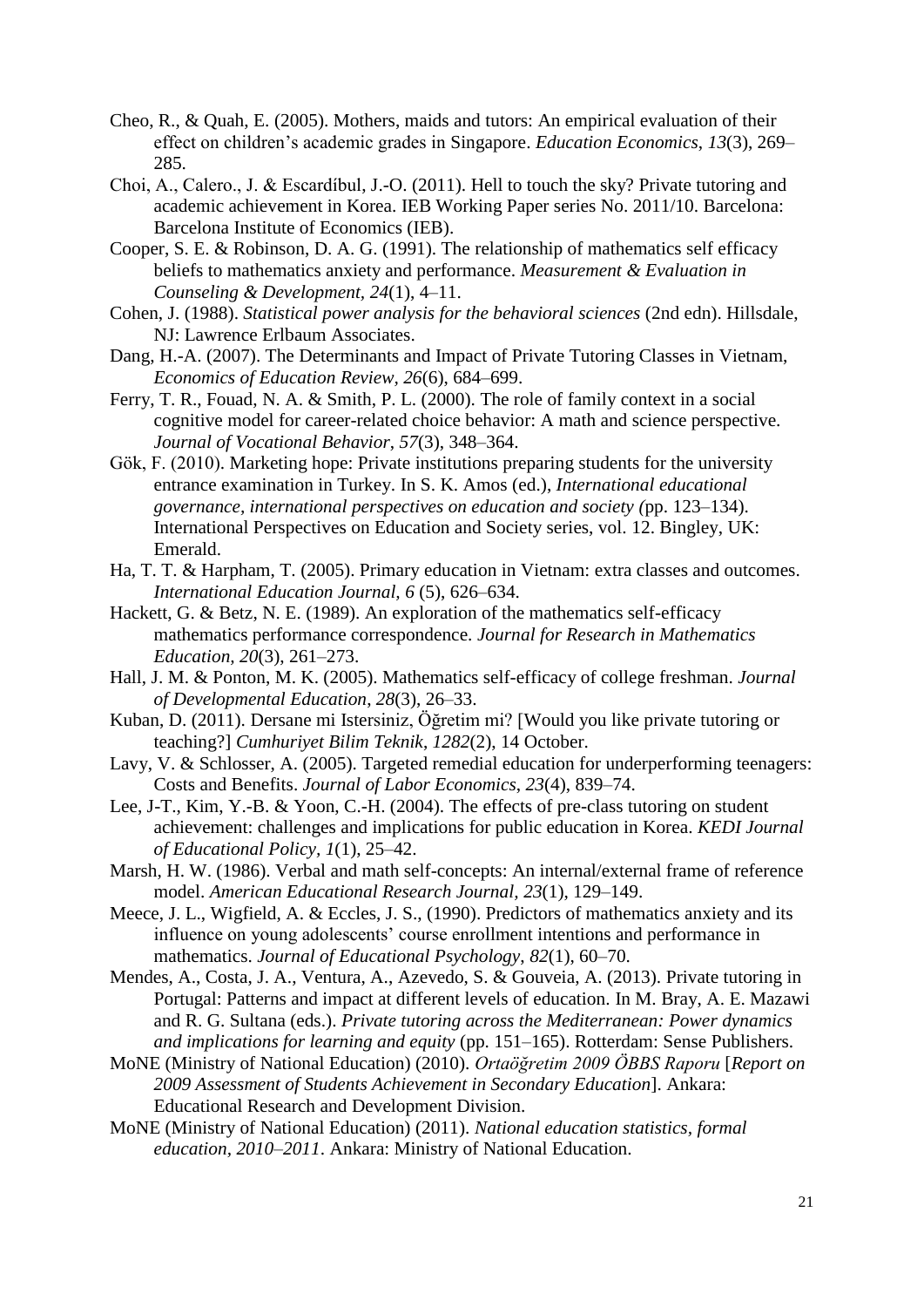- O'Brien, V., M. Martinez-Pons and M. Kopala (1999). Mathematics self-efficacy, ethnic identity, gender, and career interests related to mathematics and science. *The Journal of Educational Research, 92*(4), 231–235.
- OECD (Organisation for Economic Co-Operation and Development) (2004). *Learning for Tomorrow's World.* Paris: OECD Publications.
- OECD (Organisation for Economic Co-Operation and Development) (2011). *Education at a Glance 2011: OECD Indicators,* Paris: OECD Publishing.
- Popa, S. (2007). *Defensible spaces: Ideologies of professionalism and teacher's work in the Romanian private tutoring system.* Unpublished doctoral dissertation, University of Pittsburgh, PA.
- Stevens, J. (1992). *Applied multivariate statistics for the social sciences*. (2nd edn). Hillsdale: Lawrence Erlbaum Associates, Publishers.
- Suryadarma, D., Suryahadi, A., Sumarto, S. & Rogers, F. H. (2006). Improving student performance in public primary schools in developing countries: Evidence from Indonesia. *Education Economics*, *14*(4), 401–429.
- Tabachnick, G. B & Fidell, S. N (1996) *Using multivariate statistics* (3rd edn). New York: Harper Collins College Publishing.
- Tansel, A. (2013a). Supplementary education in Turkey: Recent developments and future prospects. In J. Aurini, S. Davies and J. Dierkes (eds), *Out of the shadows? An Introduction to world-wide supplementary* education. (pp. 23–66). International Perspectives on Education and Society series, vol. 22. Bingley, UK: Emerald.
- Tansel, A. (2013b). Private tutoring and inequitable opportunities in Turkey: Challenges and policiy implications. In M. Bray, A. E. Mazawi and R. G. Sultana (eds.), *Private tutoring across the Mediterranean: Power dynamics and implications for learning and equity* (pp. 177–186). Rotterdam: Sense publishers.
- Tansel, A & Bircan, F. (2005). Effect of private tutoring on university entrance examination performance in Turkey. IZA Discussion Paper No: 1609. Bonn, Germany: Forschungsinstitut zur Zukunft der Arbeit/Institute for the Study of Labor (IZA).
- Tansel, A. & Bircan, F. (2006). Demand for education in Turkey: A tobit analysis of private tutoring expenditures. *Economics of Education Review, 25*(3), 303–313.
- Tansel, A. & F. Bircan (2008). Private supplementary tutoring in Turkey: Recent evidence on its various aspects. IZA Discussion Paper No: 3471. Bonn, Germany: Forschungsinstitut zur Zukunft der Arbeit/Institute for the Study of Labor (IZA).
- TED (Turkish Educational Society) (2005). *Turkiye'de Üniversiteye Giriş Sistemi Araştırması ve Çözüm Önerileri* [*An Investigation of the Universty Entrance System in Turkey and Proposals for Solution*]. Ankara: TED Publication.

### **The authors**

**Giray Berberoğlu** is a professor of Educational Measurement and Assessment at the Middle East Technical University (METU), Ankara. He received his BSc and MSc degrees from METU, and his PhD degree from Hacettepe University. He was a Fulbright visiting scholar in the academic years1995–1996 and 2012–2013 at the University of Massachusetts, Amherst. He has worked as a consultant in national and international organisations and as a director of the Research and Development Section in Student Measurement and Selection Center (ÖSYM) inTurkey. His research agenda basically focuses on trends in students' learning, factors related to achievement in mathematics and natural sciences, and crosscultural and cross-lingual assessment of students.